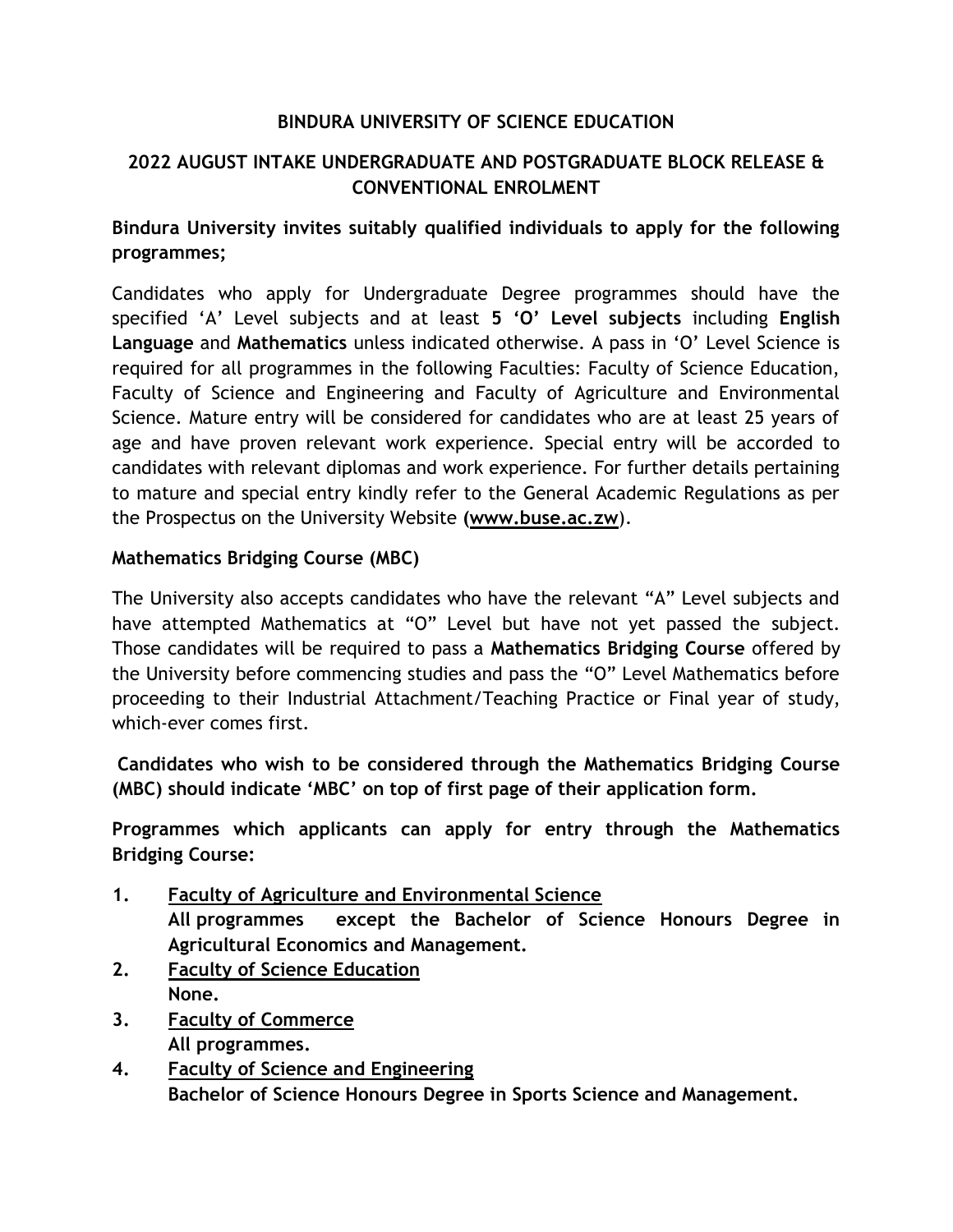| <b>FACULTY OF SCIENCE EDUCATION</b>                                                               | Phone/WhatsApp 0782708531                                                                                                                                                                                                                     |
|---------------------------------------------------------------------------------------------------|-----------------------------------------------------------------------------------------------------------------------------------------------------------------------------------------------------------------------------------------------|
| Programme                                                                                         | <b>Entry Requirements</b>                                                                                                                                                                                                                     |
| Diploma in Science Education- Sciences<br>(Dip.ScEdSc)                                            | Have passed five 'O' Level subjects including<br>English Language, Mathematics and a Science<br>subject with Biology, Physics and Chemistry                                                                                                   |
| <b>Full Time: 3 years</b>                                                                         | components.                                                                                                                                                                                                                                   |
| Diploma in Science Education -<br>Mathematics and Geography(Dip.ScEdMG)                           | Normal entry: To be admitted to the diploma,<br>an applicant must normally have at least five<br>'O' levels passes including a Science subject,<br>Mathematics, Geography and English                                                         |
| (Conventional or Online):<br><b>Full Time: 3 years</b>                                            | Language.<br>Special entry: A relevant Diploma or<br>certificate                                                                                                                                                                              |
| <b>Bachelor of Science Education Honours</b><br>Degree in Mathematics (BScEdHMt)<br>(Pre-service) | Have passed 5 'O' Level subjects including<br>Science, English Language and Mathematics or<br>their equivalents. A Pass in 'A' Level<br>Mathematics and any other 'A' Level subject<br>or their equivalents.                                  |
|                                                                                                   | 'O' Level holders will also be considered<br>provided they: Have passed 5 'O' Level<br>subjects including English Language and<br>Mathematics. To gain entry into program<br>students will be required to pass a 6 months<br>bridging course. |
| (Conventional or Online):<br><b>Full Time: 4 years</b>                                            | <b>External students (Form 5/Grade 12): Have</b><br>5 'O' Level<br>subjects including<br>passed<br>Mathematics. To gain entry into program<br>students will be required to pass a 6 months<br>bridging course.                                |
| <b>Bachelor of Science Education Honours</b><br>Degree in Chemistry (BScEdHCh)(Pre-<br>service)   | Have passed 5 'O' Level subjects including<br>Science, English Language and Mathematics or<br>their equivalents. A Pass in 'A' Level<br>Chemistry and any other 'A' Level subject or<br>their equivalents.                                    |
| (Conventional):                                                                                   | 'O' Level holders: Have passed 5 'O' Level<br>English<br>including<br>subjects<br>Language,<br>Mathematics and Science. To gain entry into<br>program students will be required to pass a 6<br>months bridging course.                        |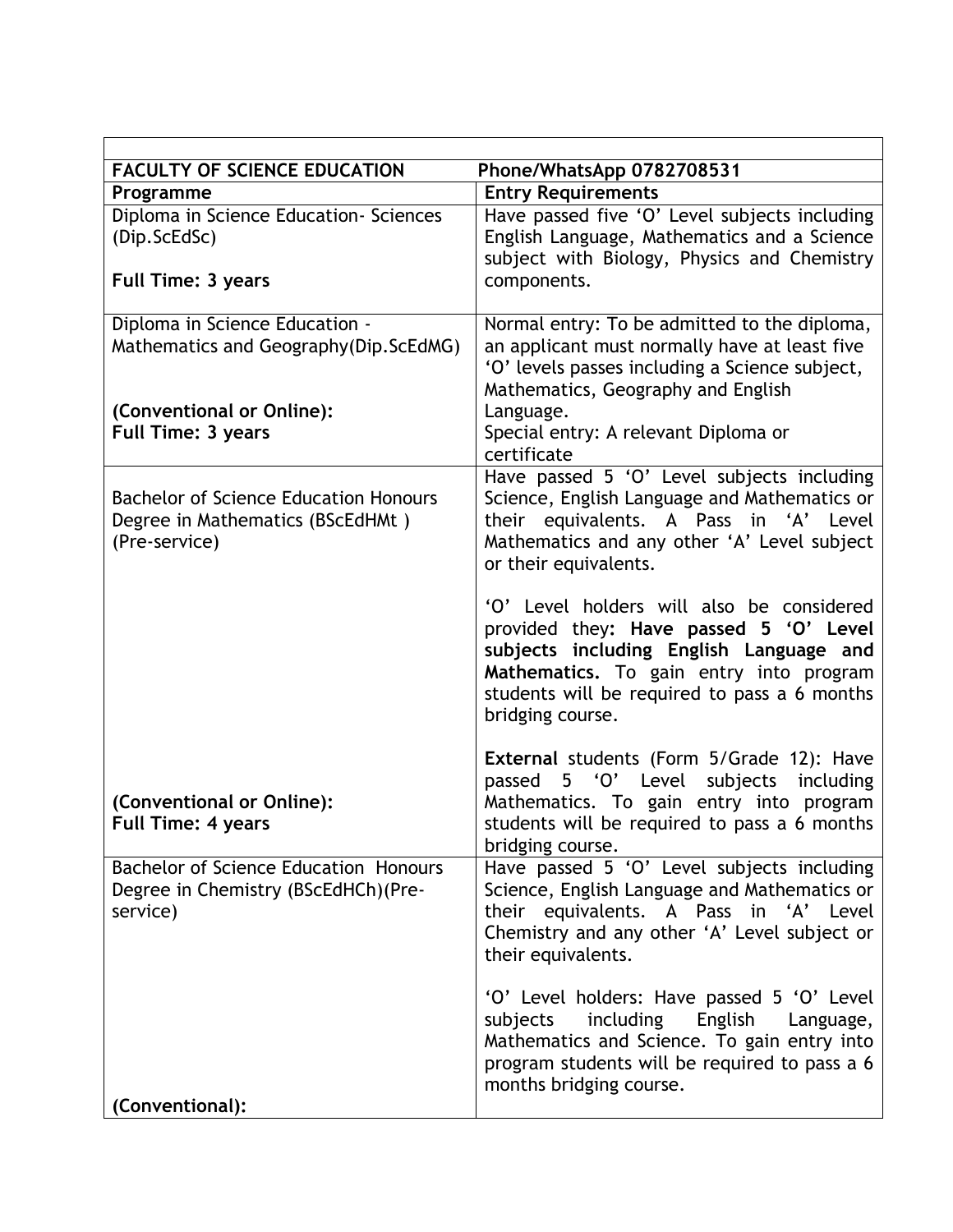| <b>Full Time: 4 years</b>                                                                        | External students (Form 5/Grade 12): Have<br>passed 5 'O' Level subjects including<br>Mathematics and Science. To gain entry into<br>program students will be required to pass a 6<br>months bridging course.                    |
|--------------------------------------------------------------------------------------------------|----------------------------------------------------------------------------------------------------------------------------------------------------------------------------------------------------------------------------------|
| <b>Bachelor of Science Education Honours</b><br>Degree in Physics (HBScEdPh)(Pre-service)        | Have passed 5 'O' Level subjects including<br>Science, English Language and Mathematics or<br>their equivalents. A Pass in 'A' Level Physics<br>and any other 'A' Level subject or their<br>equivalents.                         |
|                                                                                                  | 'O' Level holders: Have passed 5 'O' Level<br>including English<br>subjects<br>Language,<br>Mathematics and Science. To gain entry into<br>program students will be required to pass a 6<br>months bridging course.              |
| (Conventional):                                                                                  | <b>External students (Form 5/Grade 12): Have</b><br>5 'O' Level subjects including<br>passed                                                                                                                                     |
| <b>Full Time: 4 years</b>                                                                        | Mathematics and Science. To gain entry into<br>program students will be required to pass a 6<br>months bridging course.                                                                                                          |
| Bachelor of Science Education Honours<br>Degree in Biological<br>Sciences(BScEdHBz)(Pre-service) | Have passed 5 'O' Level subject including<br>Science, English Language and Mathematics or<br>their equivalents. A Pass in 'A' Level Biology<br>and any other 'A' Level subject or their<br>equivalents                           |
|                                                                                                  | 'O' Level holders: Have passed 5 'O' Level<br>including<br>English<br>subjects<br>Language,<br>Mathematics and Science. To gain entry into<br>program students will be required to pass a 6<br>months bridging course.           |
| Conventional:<br><b>Full Time: 4 years</b>                                                       | <b>External students (Form 5/Grade 12): Have</b><br>'O' Level<br>subjects<br>passed<br>5<br>including<br>Mathematics and Science. To gain entry into<br>program students will be required to pass a 6<br>months bridging course. |
| Bachelor of Science Education Honours<br>Degree- Computer Science<br>(BScEdHCSc)(Pre-service)    | Have 5 passes at 'O' Level including English<br>Mathematics<br>Language<br>and<br>their<br>or<br>equivalents.                                                                                                                    |
| (Conventional or Online):                                                                        | 'А'<br>Pass<br>in<br>Level<br>Computer<br>A                                                                                                                                                                                      |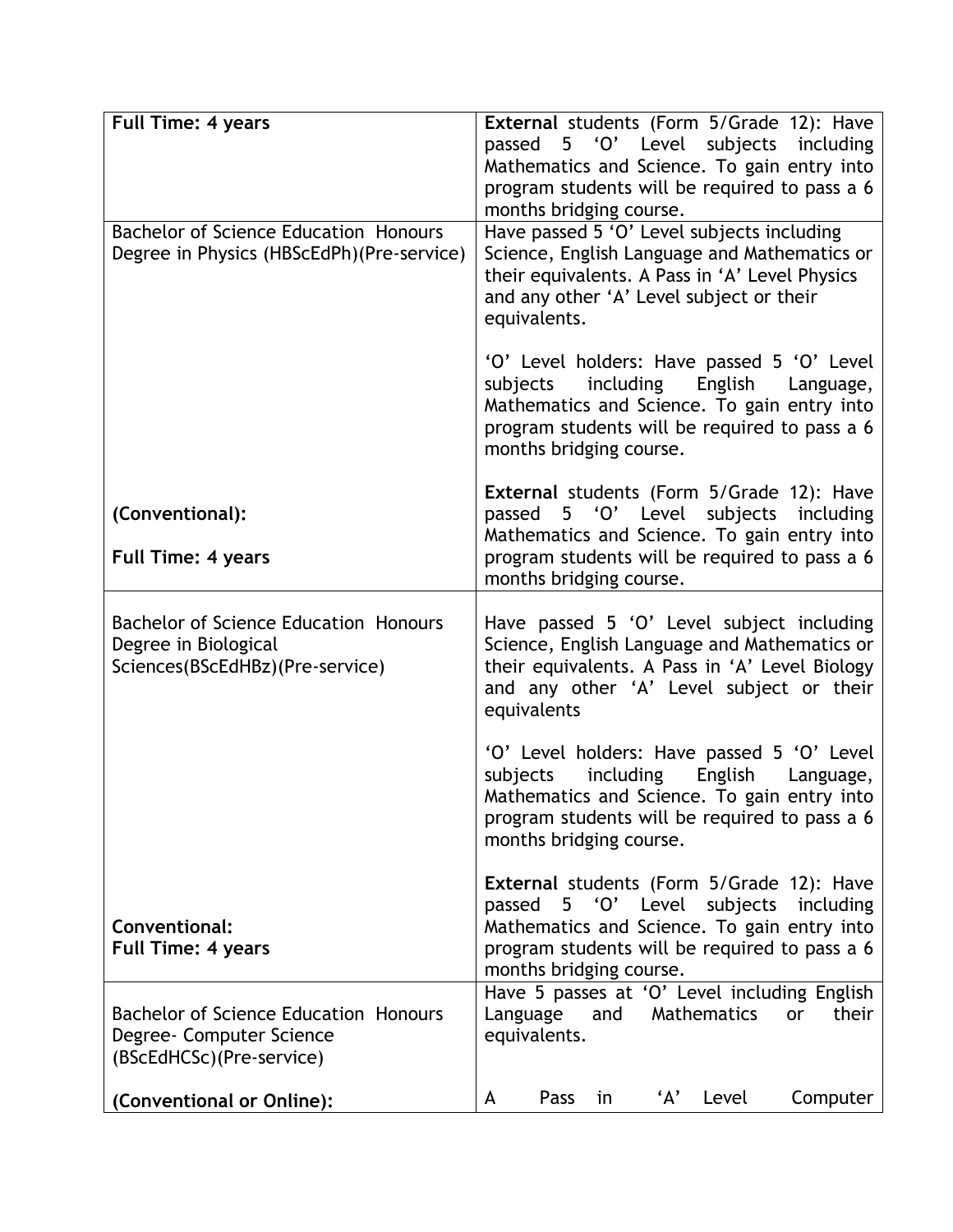| <b>Full Time: 4 years</b>                    | Science/Mathematics and any other 'A'               |
|----------------------------------------------|-----------------------------------------------------|
|                                              | Level subject or their equivalents.                 |
|                                              | External students (Form 5/Grade 12): Have           |
|                                              | passed 5 'O' Level<br>subjects<br>including         |
|                                              | Mathematics and Science. To gain entry into         |
|                                              | program students will be required to pass a 6       |
|                                              | months bridging course.                             |
| <b>Bachelor of Science Education Honours</b> | Normal Entry: For admission to this                 |
| Degree- Geography (BScEdHGg)(Pre-            | undergraduate programme, a prospective              |
| service)                                     | student must satisfy the Entry Regulations          |
|                                              | specified in the General Regulations and must       |
|                                              | have:                                               |
|                                              | Have 5 passes at 'O' Level including<br>$\bullet$   |
|                                              | English Language and Mathematics or                 |
|                                              | their equivalents.                                  |
|                                              | A Pass in 'A' Level Geography and any               |
|                                              | other 'A' Level subject or their                    |
|                                              | equivalents.                                        |
|                                              | <b>Mature Entry: Candidates older than 25 years</b> |
|                                              | can be admitted if they have 5 'O' levels           |
|                                              | including Mathematics and English and a             |
|                                              | Science subject and must satisfy a panel            |
|                                              | selected by faculty.                                |
|                                              |                                                     |
|                                              | <b>External students (Form 5/Grade 12): Have</b>    |
| (Conventional or Online):                    | passed 5 'O' Level subjects including               |
| Full Time: 4 years                           | Mathematics and Science. To gain entry into         |
|                                              | program students will be required to pass a 6       |
|                                              | months bridging course.                             |
|                                              | Have passed 5 'O' Level subjects including          |
| <b>Bachelor of Science Education Honours</b> | and Mathematics. Certificate<br>English<br>in       |
| Degree - Agriculture (HBScEdAg) (In -        | Education/Diploma in Education (Secondary           |
| service)                                     | teaching qualification from a<br>Level) or a        |
|                                              | institution where<br>recognised<br>Agriculture      |
| (Conventional or Online):                    | subject of study was strongly represented           |
| <b>Block Release: 2 years</b>                |                                                     |
|                                              | Have passed 5 'O' Level subjects including          |
| <b>Bachelor of Science Education Honours</b> | English and MathematicsCertificate in               |
| Degree in Physics (HBScEdPh)(In -service)    | Education/Diploma in Education (Secondary           |
|                                              | or primary Level) or a teaching qualification       |
|                                              | from a recognised institution where Physics         |
|                                              | subject of study was strongly represented.          |
|                                              | Those with a primary level qualification            |
| <b>Block Release: 2 years</b>                | will undergo a six months bridging course           |
|                                              | in their area of specialisation.                    |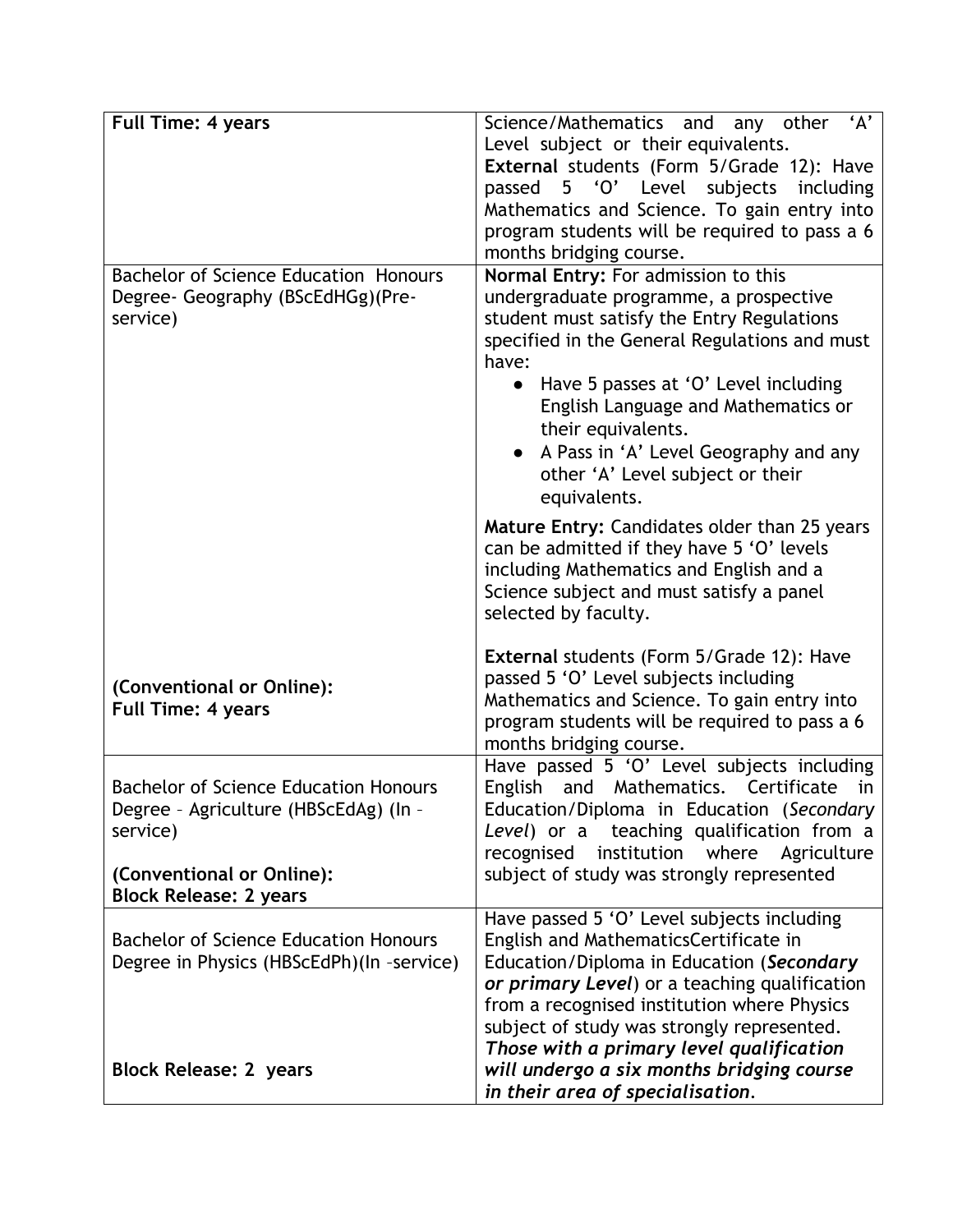| <b>Bachelor of Science Education Honours</b><br>Degree in Mathematics (HBScEdMt)(In -<br>service)<br><b>Block Release or Online: 2 years</b>       | 5 passes at 'O' Level including English and<br>Mathematics Certificate in Education/Diploma<br>in Education (Secondary or primary Level)<br>or a teaching qualification from are cognised<br>institution where Mathematics subject of<br>study was strongly represented. Those with<br>a primary level qualification will undergo a<br>six months bridging course in their area of<br>specialisation. |
|----------------------------------------------------------------------------------------------------------------------------------------------------|-------------------------------------------------------------------------------------------------------------------------------------------------------------------------------------------------------------------------------------------------------------------------------------------------------------------------------------------------------------------------------------------------------|
| <b>Bachelor of Science Education Honours</b><br>Degree in Biological Sciences<br>(HBScEdBz)(In -service)<br><b>Block Release: 2 years</b>          | 5 passes at 'O'Level including English and<br>Mathematics Certificate in Education/Diploma<br>in Education (Secondary or primary Level)<br>or a teaching qualification from are cognised<br>subject of study<br>institution where Biology<br>was strongly represented. Those with a<br>primary level qualification will undergo a<br>six months bridging course in their area of<br>specialisation.   |
| <b>Bachelor of Science Education Honours</b><br>Degree in Geography (HBScEdGg)(In -<br>service)<br><b>Block Release: 2 years</b>                   | 5 passes at 'O'Level including English and<br>Mathematics Certificate in Education/Diploma<br>in Education (Secondary or primary Level)<br>or a teaching qualification from a recognised<br>institution where Geography subject of study<br>was strongly represented. Those with a<br>primary level qualification will undergo a<br>six months bridging course in their area of<br>specialisation.    |
| <b>Bachelor of Science Education Honours</b><br>Degree in Chemistry (HBScEdCh)(In -<br>service)                                                    | 5 passes at 'O'Level including English and<br>Mathematics Certificate in Education/Diploma<br>in Education (Secondary or primary Level)<br>or a teaching qualification from a recognised<br>institution where Chemistry subject of study<br>was strongly represented.<br>Those with a<br>primary level qualification will undergo a<br>six months bridging course in their area of<br>specialisation. |
| <b>Block Release: 2 years</b>                                                                                                                      |                                                                                                                                                                                                                                                                                                                                                                                                       |
| <b>Bachelor of Science Education Honours</b><br>Degree in Computer Science (HBScEdCSc)<br>(In -service)<br><b>Block Release or Online: 2 years</b> | 5 passes at 'O'Level including English and<br>Mathematics Certificate in Education/Diploma<br>in Education (Secondary or primary Level)<br>or a teaching qualification from a recognised<br>institution where Computer Science subject<br>of study was strongly represented.<br><b>Those</b>                                                                                                          |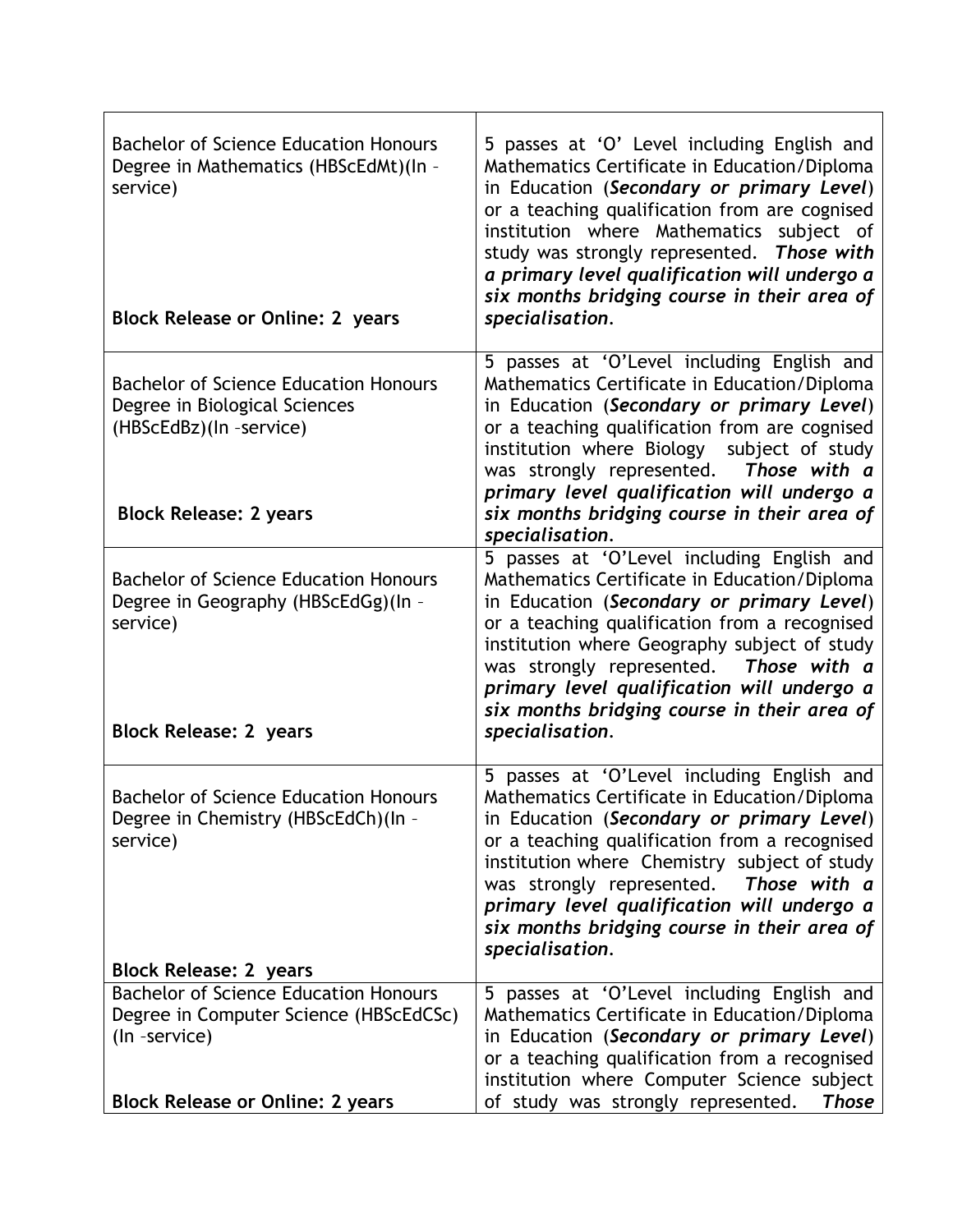|                                                    | with a primary level qualification will                                 |
|----------------------------------------------------|-------------------------------------------------------------------------|
|                                                    | undergo a six months bridging course in                                 |
|                                                    | their area of specialisation.                                           |
| <b>FACULTY OF SCIENCE&amp; ENGINEERING</b>         | Phone/WhatsApp 0719528680                                               |
| Bachelor of Science Honours<br>Degree              | Have passed5 'O' Level subjects including                               |
| inEnvironmental<br><b>Physics</b><br>and<br>Energy | Mathematics and English with at least a Grade                           |
| Sources (HBScEPES)                                 | C and Two 'A' Level passes including Physics                            |
|                                                    | Mathematics.<br>Special entry for<br>and                                |
| <b>Full Time: 4 years</b>                          | candidates with relevant 5 'O' Level passes                             |
|                                                    | including English and Mathematics, Diplomas                             |
| Block Release : 4 years                            | and at least 25 years of age with a minimum                             |
|                                                    | of 2 years relevant work experience will be                             |
|                                                    | considered.                                                             |
| Bachelor of Science Honours Degree in              | Have passed at least five (5) subjects at 'O'                           |
| Sports Science and Management                      | English Language<br>Level<br>including<br>and                           |
| (HBScSSM)                                          | Mathematics and at least two (2) subjects at                            |
|                                                    | 'A' Level including Physical Education Sport                            |
|                                                    | or Sports Management or Sports Science and                              |
|                                                    | Technology or at least two (2) subjects at                              |
|                                                    | Advanced Level in any of the following                                  |
|                                                    | learning areas; Biology, Chemistry, Physics,                            |
|                                                    | Mathematics, Computer Science, Geography,                               |
| <b>Full Time: 4 years</b>                          | Agriculture,<br>Sociology,<br>Psychology,                               |
|                                                    | Management of Business, Economics and                                   |
|                                                    | Accounting or an Advanced Certificate or                                |
| <b>Block Release: 3 years</b>                      | Diploma in Sport or Physical Education from a                           |
|                                                    | recognized Academic Institution or Sports<br>Federation ora<br>of elite |
|                                                    | record<br>sport                                                         |
| BSc. Honours in Agricultural Engineering           | participation of least a two years.<br><b>Normal Entry:</b>             |
| (BSc.AE)                                           | 1. At least five 'O' Level subjects including                           |
|                                                    |                                                                         |
|                                                    | English Language, Physical Science or                                   |
|                                                    | Physics and Mathematics with grade C or                                 |
|                                                    | better and -:                                                           |
|                                                    | 2. 'A' level passes in Mathematics and                                  |
|                                                    | Physics and any one science subject as                                  |
|                                                    | follows: Biology, Agriculture, Geography,                               |
|                                                    | Chemistry, Technical Graphics and Food                                  |
|                                                    | Science                                                                 |
| Fulltime: Four (4) years                           |                                                                         |
|                                                    | <b>Special Entry:</b>                                                   |
|                                                    | Candidates who hold a National Diploma                                  |
|                                                    | in Education with specializations in the                                |
|                                                    | following: Physics and Mathematics OR                                   |
|                                                    | candidates who hold a National Diploma                                  |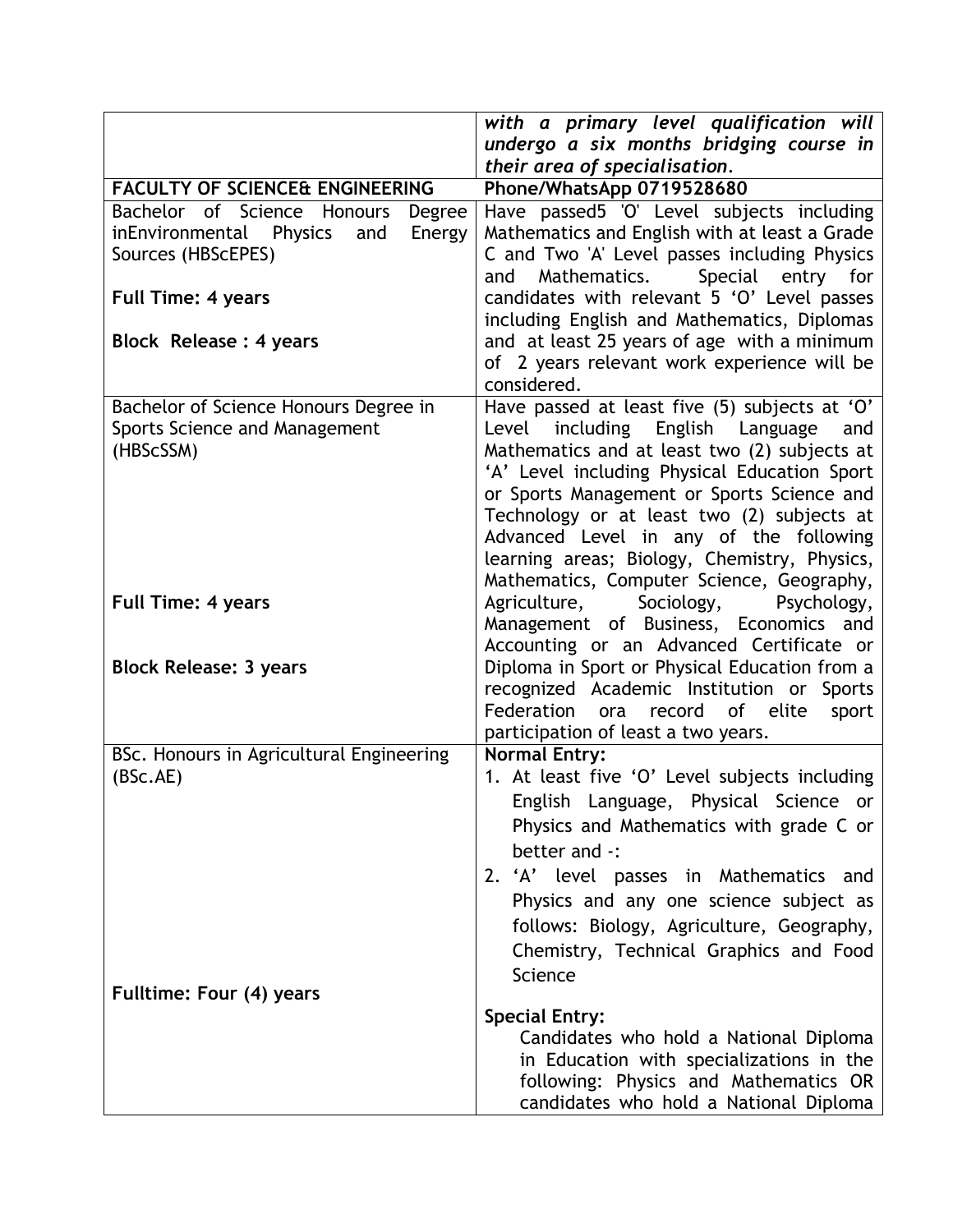|                                        | in Agriculture, Agricultural Engineering,<br>Civil Engineering, Surveying, Mechanical |
|----------------------------------------|---------------------------------------------------------------------------------------|
|                                        | Engineering<br>other relevant<br>or<br>any                                            |
|                                        | Diploma                                                                               |
|                                        | <b>Mature Entry:</b>                                                                  |
|                                        | At<br>least<br>National<br>Diploma<br>a<br>in.                                        |
|                                        | Agriculture, Agricultural<br>Engineering,                                             |
|                                        | Civil Engineering, Surveying, Mechanical                                              |
| BSc. Honours in Electronic Engineering | Engineering with relevant experience.<br><b>Normal Entry:</b>                         |
| (HBScEE)                               | 1. At least five 'O' Level subjects including                                         |
|                                        | English Language, Physical Science or                                                 |
|                                        | Physics and Mathematics with grade C or                                               |
|                                        | better and -:                                                                         |
|                                        | 2. 'A' level passes in Mathematics and                                                |
|                                        | Physics and a third relevant science                                                  |
|                                        | subject                                                                               |
|                                        |                                                                                       |
|                                        | <b>Special Entry:</b>                                                                 |
|                                        | May be granted to applicants with a relevant                                          |
|                                        | National Diploma (Electronic Engineering,                                             |
|                                        | Computer Engineering, Electric Power<br>Engineering, Control Engineering,             |
|                                        | Instrumentation or other relevant HEXCO).                                             |
|                                        | Two years working experience would be an                                              |
|                                        | added advantage.                                                                      |
| Fulltime: Four (4) years               | <b>OR</b>                                                                             |
|                                        | A relevant Higher National Diploma or                                                 |
|                                        | equivalent. One year working experience<br>would be an added advantage.               |
| Bachelor of Science Honours Degree in  | For all entry pathways candidates must have                                           |
| Computer Science (HBScCSc)             | at least five 'O' Level subjects/ National                                            |
|                                        | Foundation Certificates including English                                             |
|                                        | Language, Mathematics and a Science subject                                           |
|                                        | at grade C or better.                                                                 |
|                                        | Normal Entry: A minimum of 2 'A' Level                                                |
|                                        | passes in Mathematics and Physics OR                                                  |
|                                        | Computer Science OR any other relevant                                                |
|                                        | Science subject OR Relevant<br>National                                               |
|                                        | Certificate.                                                                          |
|                                        | Special Entry: Special entry may be granted                                           |
|                                        | to applicants with a National Diploma in                                              |
|                                        | Computer Science or any related field from a                                          |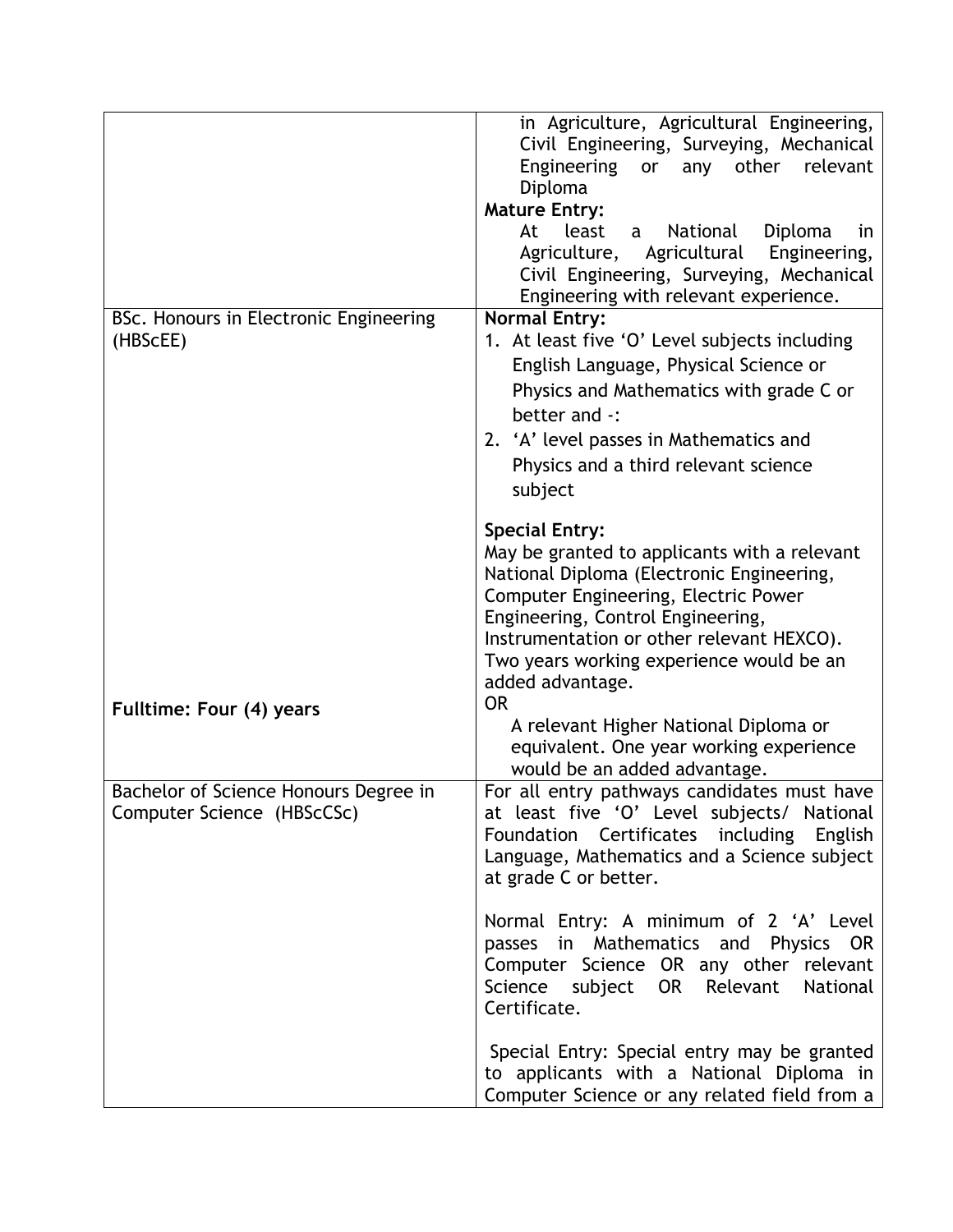| Fulltime: Four (4) Years                                       | recognized institution.                                                                                                                                                                                                                                                                                       |
|----------------------------------------------------------------|---------------------------------------------------------------------------------------------------------------------------------------------------------------------------------------------------------------------------------------------------------------------------------------------------------------|
|                                                                | Mature Entry: Should be at least 23 years old<br>AND should have at least 2 years relevant<br>industrial experience.                                                                                                                                                                                          |
| Bachelor of Science Degree in Network<br>Engineering (HBScNE)  | For all entry pathways candidates must have<br>at least five 'O' Level subjects/ National<br>Foundation Certificates including English<br>Language, Mathematics and a Science subject<br>at grade C or better.                                                                                                |
|                                                                | Normal Entry: A minimum of two 'A' Level<br>passes in either Mathematics, Computer<br>Science/Computing and any one of the<br>following subjects Physics, Accounting,<br>Economics, Management of Business/Business<br>Studies, Biology, Chemistry or any other<br>relevant subject, and                      |
|                                                                | Special Entry: Special entry may be granted to<br>applicants with a National<br>Diploma in<br>Computer Science/Information Technology or<br>field from<br>any related<br>a recognized<br>institution.                                                                                                         |
| Fulltime: Four (4) years                                       | Mature Entry: Should be at least 23 years old<br>AND have at least 2 years' relevant industrial<br>experience                                                                                                                                                                                                 |
| Bachelor of Science Degree in Software<br>Engineering (HBScSE) | Students should have a pass in either 'A'<br>Mathematics,<br>Computer<br>Level<br>Science/Computing and any one<br>of the<br>'A' Level<br>following<br>subjects<br>Physics,<br>Accounting, Economics, Management<br>0f<br>Business/Business Studies, Biology, Chemistry<br>or any other relevant subject, and |
|                                                                | At least 5 'O' Levels including Mathematics<br>and English Language with a Grade C or<br>better.                                                                                                                                                                                                              |
| Fulltime: Four (4) years                                       | Special entry will be granted to Candidates<br>without 'A' Levels but are holders of the<br>HEXCO National Diploma in Computer Studies<br>or Information Technology or their equivalent<br>from a recognized institution. Mature entry<br>will be granted to candidates at least 23                           |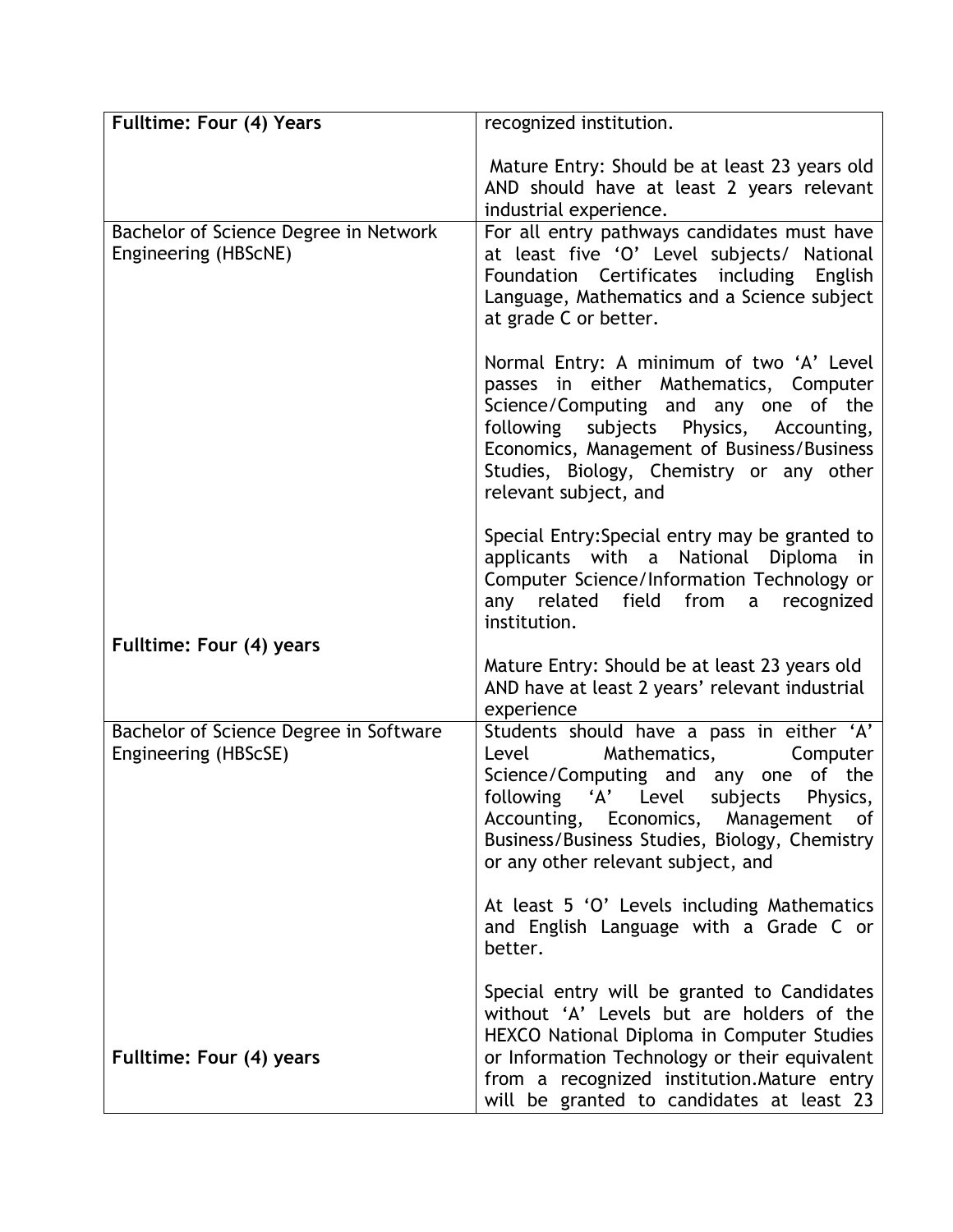| years old AND have at least 2 years relevant<br>industrial experience.                                                                                                                                                                                                                                                                                                                                                                                                                                                                                                  |
|-------------------------------------------------------------------------------------------------------------------------------------------------------------------------------------------------------------------------------------------------------------------------------------------------------------------------------------------------------------------------------------------------------------------------------------------------------------------------------------------------------------------------------------------------------------------------|
| Normal Entry: At least five (5) 'O' Levels<br>Mathematics, English Language and a Science<br>or Commercial subject/ National Foundation<br>Certificates with grade C or better and at<br>least two(2) 'A' Level passes in the following<br>subjects: Mathematics or Statistics and any<br>Physics,<br>Computer<br>of<br>Science,<br>one<br>Management of Business, Economics and<br>Accounting OR relevant National Certificate.<br>Special Entry: At least five (5) 'O' Level<br>subjects including English Language and<br>Mathematics and a Diploma in Statistics or |
| Financial Mathematics, Financial Engineering,<br>Economics, Accounting or Operations<br>Research.                                                                                                                                                                                                                                                                                                                                                                                                                                                                       |
| Normal Entry: At least two (2) 'A' Level<br>including<br>Mathematics<br>its<br>passes<br>or<br>recognized equivalent (Mechanics, Statistics,<br>Pure Mathematics) plus at least Ordinary<br>Foundation<br>passes/<br>National<br>Level<br>Certificates<br>including<br>Mathematics<br>and<br>English Language OR relevant<br>National<br>Certificate.<br>Special Entry: At least five (5) Levels<br>including English Language and Mathematics,<br>National Diploma and a Higher National<br>Diploma.<br>Mature Entry: At least five (5) 'O' Levels                     |
| including English Language and Mathematics,<br>should be above 25 years of age plus work<br>experience.                                                                                                                                                                                                                                                                                                                                                                                                                                                                 |
| Have obtained two passes in 'A' Level<br>subjects or their recognized equivalents;<br>Have 5 'O' Level passes including Geography,<br>English Language and Mathematics passed                                                                                                                                                                                                                                                                                                                                                                                           |
| with at least a grade C.                                                                                                                                                                                                                                                                                                                                                                                                                                                                                                                                                |
| Have obtained two passes in 'A' Level<br>subjects or their recognized equivalents;<br>Have 5 'O' Level passes including Geography,<br>English Language and Mathematics passed<br>with at least a grade C.                                                                                                                                                                                                                                                                                                                                                               |
|                                                                                                                                                                                                                                                                                                                                                                                                                                                                                                                                                                         |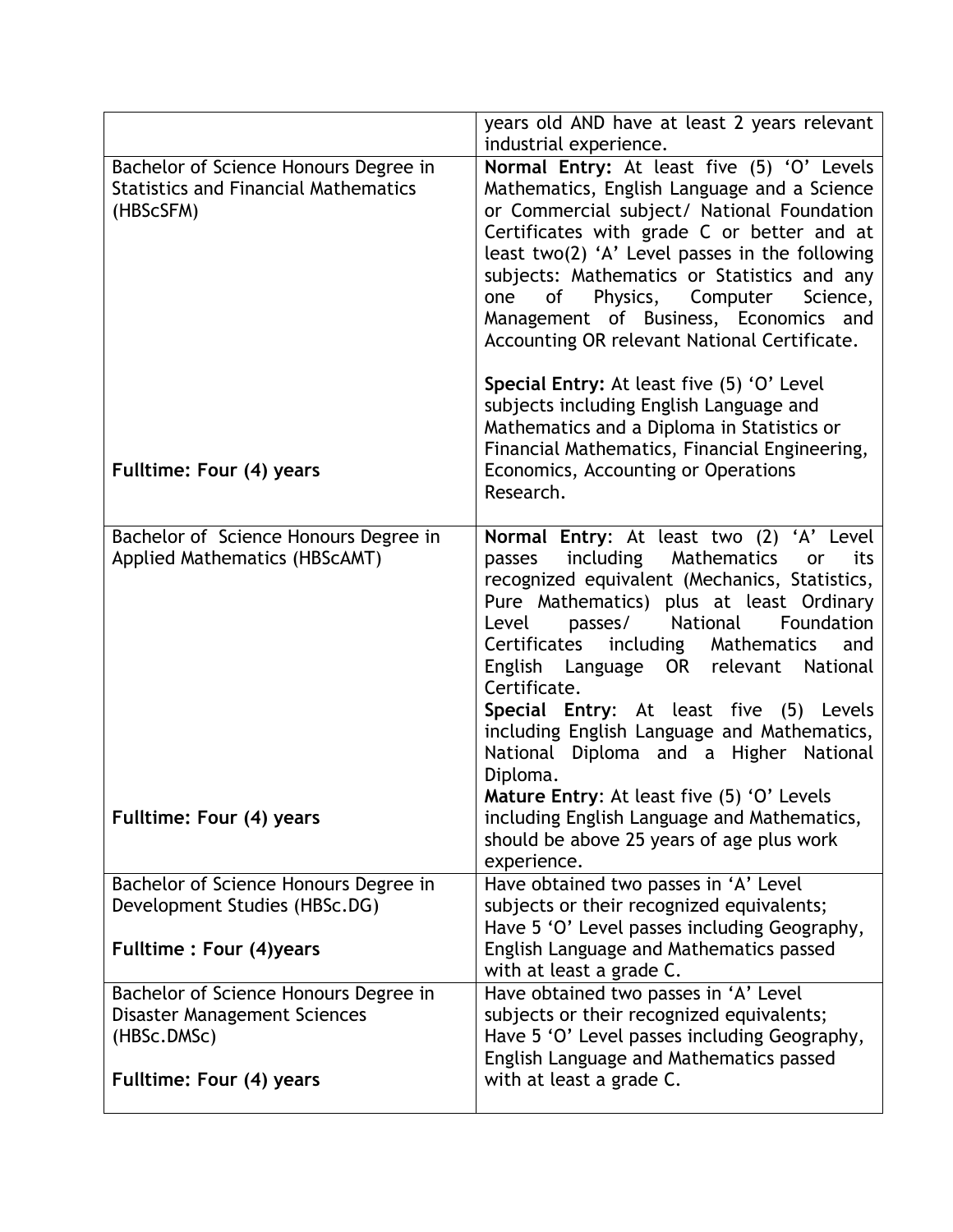| Bachelor of Science Honours Degree in                               | • At least 5 `O` Level passes including English                                            |
|---------------------------------------------------------------------|--------------------------------------------------------------------------------------------|
| <b>Nursing Education (HBScNsE)</b>                                  | Language and a Science subject with<br>a                                                   |
|                                                                     | Grade C or better, a Diploma in General                                                    |
|                                                                     | Nursing; Registration with the<br>Nurses'                                                  |
|                                                                     | Council of Zimbabwe or equivalent.                                                         |
|                                                                     |                                                                                            |
|                                                                     | <b>.</b> Current Practicing Certificate.                                                   |
|                                                                     | • At least 2 years post qualification working                                              |
|                                                                     | experience.                                                                                |
| Fulltime: Three (3) years                                           | 'A' level passes in Science subjects and/or a                                              |
|                                                                     | Post Basic Diploma registered by the Nurses'                                               |
|                                                                     | Council of Zimbabwe or equivalent will be an                                               |
|                                                                     | added advantage                                                                            |
|                                                                     | Have passed 5 'O' Level subjects including                                                 |
| Bachelor of Science Honours Degree in                               | Mathematics, English language and Physical                                                 |
| Optometry(HBScOpt)                                                  | Science with at least a grade B or better and                                              |
|                                                                     | ANY Three 'A' Level passes from the                                                        |
| Four (4) years Conventional                                         | following: Biology, Chemistry, Mathematics                                                 |
|                                                                     | and Physics.                                                                               |
|                                                                     | Have passed 5 'O'Level subjects including                                                  |
| Bachelor of Science Honours Degree in                               | Mathematics, Science and English with at                                                   |
| <b>Biological Sciences (BScBZH)</b>                                 | least a Grade C and at least two 'A' Level                                                 |
|                                                                     | passes in Science subjects including Biology.                                              |
|                                                                     | Special entry for candidates with relevant                                                 |
| Fulltime: Four (4) years                                            | Diplomas will be considered                                                                |
|                                                                     |                                                                                            |
|                                                                     | Have passed 5 'O' Level subjects including                                                 |
| Bachelor of Science Honours Degree in<br>Biotechnology (HBScBioTec) | Mathematics, Science and English with at                                                   |
|                                                                     | least a Grade C and a pass at 'A' Level in                                                 |
|                                                                     | Biology and Chemistry and a third subject<br>which could either be Physics or Mathematics. |
|                                                                     | Special and mature entry may be considered                                                 |
|                                                                     | for holders of a National Diploma (ND) in                                                  |
|                                                                     | Biotechnology, or its equivalent plus a                                                    |
|                                                                     | minimum of two (2) years relevant post                                                     |
| Fulltime: Four (4) years                                            | qualification experience, OR Higher National                                               |
|                                                                     | Diploma (HND) in Biotechnology or its                                                      |
|                                                                     | equivalent.                                                                                |
| Bachelor of science Honours in Chemical                             | Normal Entry: Chemistry and any one of the                                                 |
| Technology (HBScCHT)                                                | following subjects at A Level; Mathematics,                                                |
|                                                                     | Physics, Computer Science, Biology, Food                                                   |
|                                                                     | Science And at least 5 passes at Ordinary                                                  |
|                                                                     | National<br>Subjects/<br>Foundation<br>Level                                               |
|                                                                     | Certificates inclusive of Mathematics and                                                  |
|                                                                     | English.                                                                                   |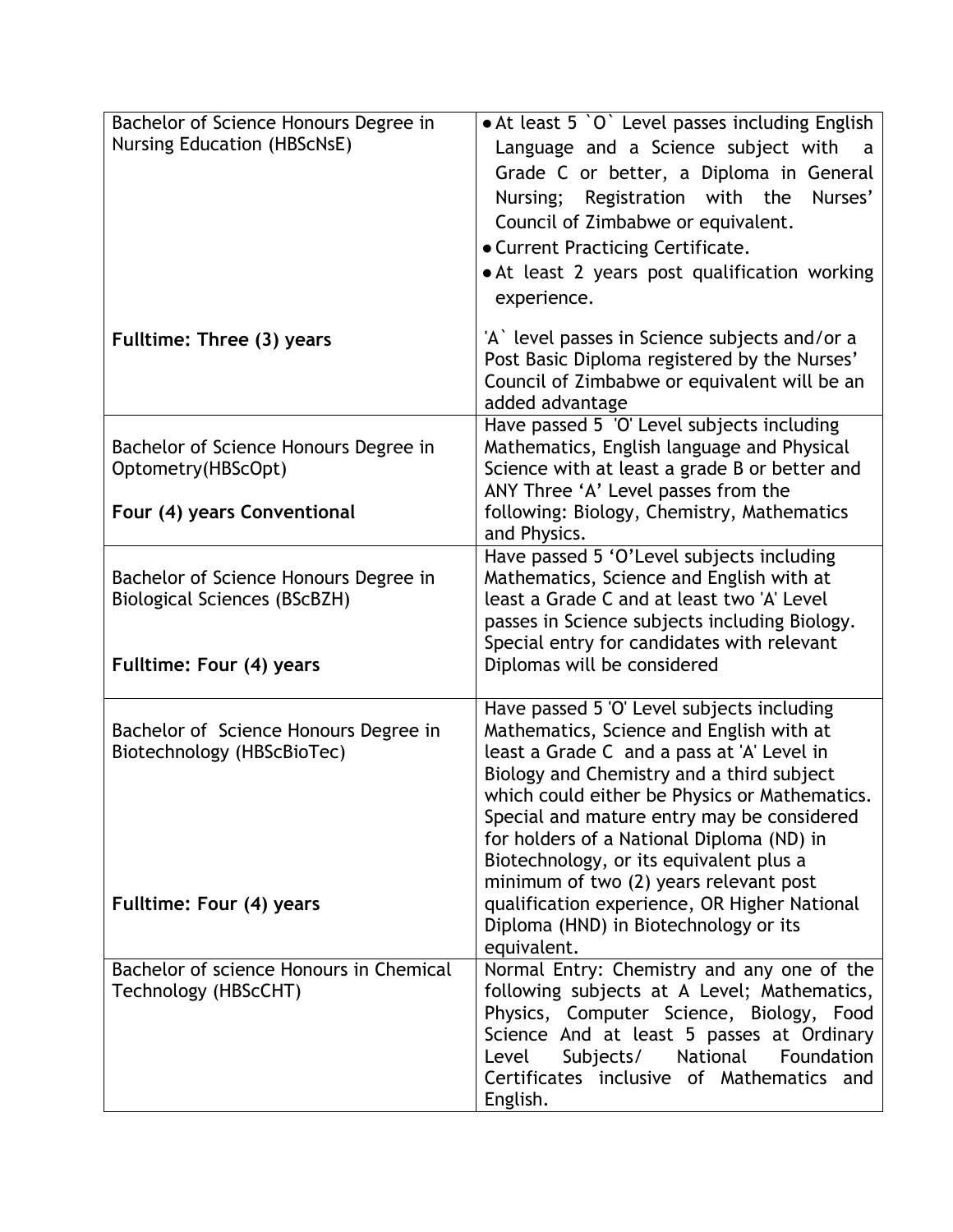| Fulltime: Four (4) years                                                    |                                                                                                                                                                                                                                                                                                                                                                                                                                            |
|-----------------------------------------------------------------------------|--------------------------------------------------------------------------------------------------------------------------------------------------------------------------------------------------------------------------------------------------------------------------------------------------------------------------------------------------------------------------------------------------------------------------------------------|
|                                                                             | Special Entry: National Diploma, Higher<br>National Diploma in relevant fields                                                                                                                                                                                                                                                                                                                                                             |
|                                                                             | Mature Entry: Five 'O' Level passes including<br>Mathematics and English plus at least 25 years<br>of age and 5 years of experience in the<br>relevant field.                                                                                                                                                                                                                                                                              |
| Bachelor of Science Honours in Chemistry<br>(HBScCHEM)                      | Normal Entry: Passes at 'A' Level Chemistry<br>and in any one of the following 'A' Level<br>subjects: Mathematics, Physics, Computer<br>Physical<br>Science,<br>Biology,<br>Science,<br>Agriculture or their recognised equivalent And<br>at least 5 passes at Ordinary Level subjects/<br>National Foundation Certificates inclusive of<br>Mathematics and English OR<br>National<br>Certificate.                                         |
|                                                                             | Special Entry: National Diploma,<br>Higher<br>National Diploma in relevant fields                                                                                                                                                                                                                                                                                                                                                          |
| Fulltime: Four (4) years                                                    | Mature Entry:<br>Five 'O' Level passes including Mathematics<br>and English plus at least 25 years of age and 5<br>years' experience in the relevant field.                                                                                                                                                                                                                                                                                |
| FACULTY OF AGRICULTURE & ENVIRONMENTAL SCIENCE Phone 0662106134             |                                                                                                                                                                                                                                                                                                                                                                                                                                            |
| Bachelor of Agricultural Science Honours<br>Degree (Crop Science) (BAGSCSc) | . O' Level Mathematics, English and a Science<br>subject with at least a grade C or better.<br>• At least two 'A' Level passes will be<br>required for the different options as shown<br>below: Category I: Any two of the following:<br>Biology, Agriculture, Chemistry, Physics, and<br>Food Science OR Category 2: Any one of the<br>following: Mathematics or Geography<br>in<br>addition to any one of the subjects in<br>Category 1. |
| <b>Full Time: 4 years</b><br><b>Block Release: 3 years</b>                  | • Applicants without 'A' Level passes but are<br>holders of a Diploma in Agriculture or<br>Education with<br>specializations<br>in<br>the<br>following; Agriculture, Biology, Chemistry,<br>Physics and Food Science will be considered.                                                                                                                                                                                                   |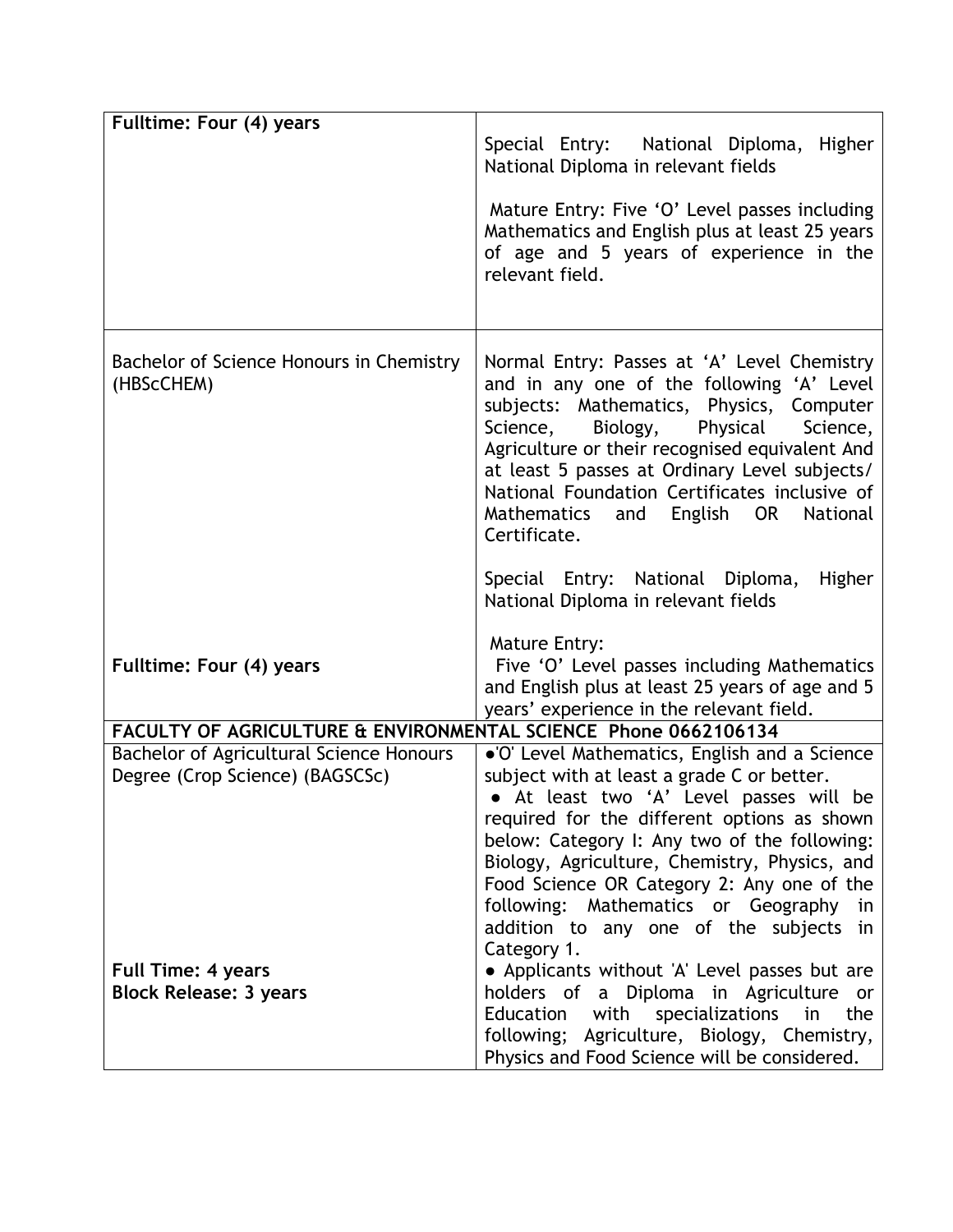| Bachelor of Science Honours Degree in<br>Agricultural Economics and Management<br>(BSc.AEM)<br><b>Full Time: 4 years</b>                                         | Have passed 5 'O' Level subjects including<br>$\bullet$<br>English Language, Mathematics and<br>a<br>Science subject at grade C or better.<br>'A'<br>level passes in at least<br>two<br>$\bullet$<br>Commercial and/or Science subjects OR a<br>relevant National Certificate.                                                                                                                                                                                                                                                                              |
|------------------------------------------------------------------------------------------------------------------------------------------------------------------|-------------------------------------------------------------------------------------------------------------------------------------------------------------------------------------------------------------------------------------------------------------------------------------------------------------------------------------------------------------------------------------------------------------------------------------------------------------------------------------------------------------------------------------------------------------|
| Bachelor of Science Honours Degree in<br>Safety, Health and Environmental<br>Management (BSc.SHEM)<br><b>Full Time: 4 years</b><br><b>Block Release: 3 years</b> | Have passed 5 'O' Level subjects including<br>Mathematics, Science subject and English<br>with grade C or better and<br>• At least two 'A' Level subjects from the<br>following Agriculture, Biology, Chemistry,<br>Computer Science, Geography, Mathematics,<br>Physics, Food Science, Environmental Science<br>and Environmental Management.<br>• Candidates who hold relevant Diplomas will<br>be considered                                                                                                                                             |
| Bachelor of Science Honours Degree in<br>Animal Health and Production Extension<br>(BScAHPE)<br><b>Block Release: 3 years</b>                                    | Have passed 5 'O' Level subjects including<br>Mathematics, English and a Science subject<br>with a grade C or better. Advanced Level<br>passes in at least two subjects as follows:<br>Category 1: Any two of the following, Biology,<br>Agriculture, Chemistry, Physics and Food<br>Science.<br>Category 2: Any one of the following:<br>Mathematics or Geography in addition to any<br>one subject in Category 1.<br>A candidate who holds a National Diploma in<br>Agriculture or Animal Health and Production<br>or a related field will be considered. |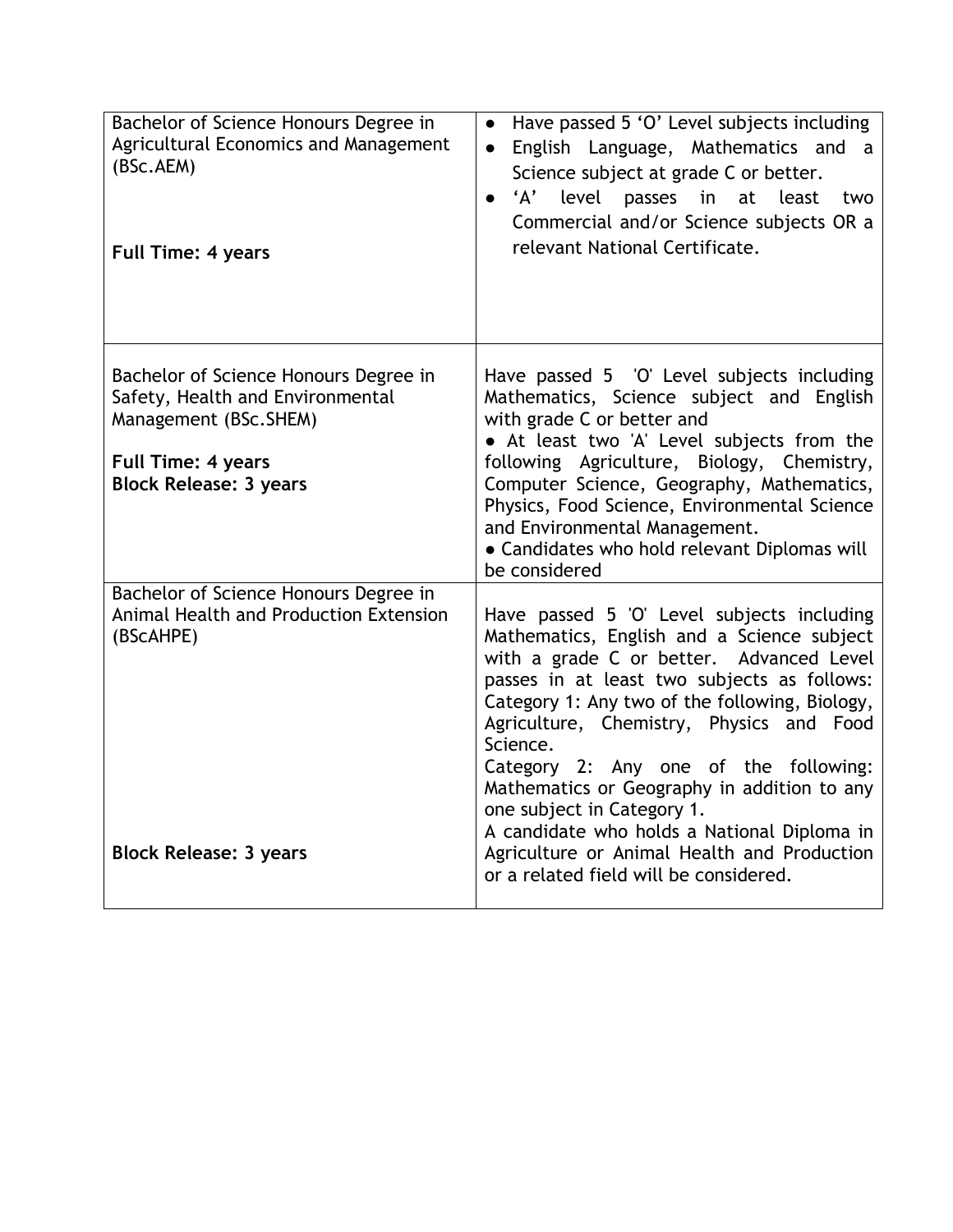| Bachelor of Science Honours degree in<br>Forestry and Environmental Management<br>(BSc.FEM)<br><b>Full Time: 4 years</b><br><b>Block Release: 3 years</b> | At least 5 'O' level subjects, including English<br>Language, a Science subject and Mathematics<br>with grade C or better and<br>'A' Level in TWO science subjects OR a<br>relevant National Certificate from a<br>recognized Institution.<br>Candidates without 'A' levels but are<br>$\bullet$<br>holders of relevant National Diplomas from<br>recognized Institutions shall be<br>considered.                                                                                                                                    |
|-----------------------------------------------------------------------------------------------------------------------------------------------------------|--------------------------------------------------------------------------------------------------------------------------------------------------------------------------------------------------------------------------------------------------------------------------------------------------------------------------------------------------------------------------------------------------------------------------------------------------------------------------------------------------------------------------------------|
| Bachelor of Science Honours Degree in<br>Wildlife Ecology and Fisheries<br>Management (BSc.WFM)                                                           | At least 5 'O' level passes, including English<br>Language, a Science subject and Mathematics<br>with grade C or better and                                                                                                                                                                                                                                                                                                                                                                                                          |
| Full time 4 years<br><b>Block Release: 3 years</b>                                                                                                        | • 'A' Level passes in any two of the<br>following subjects, Biology, Geography,<br>Agriculture, Chemistry, Mathematics or a<br>relevant National Certificate from a<br>recognized institution.<br>Candidates without 'A' levels but are<br>holders of relevant National Diplomas from<br>recognized Institutions shall be considered                                                                                                                                                                                                 |
| Bachelor of Agricultural Science Honours<br>Degree (Animal Science and Technology)<br>(BScAScT)                                                           | Have passed 5 'O' Level subjects including 'O'<br>Level Mathematics, English and a Science<br>subject with a grade C or better. $\cdot$ At least<br>two 'A' Level passes will be required for the<br>different options as shown below:<br>Category 1: Any two of the following:<br>Biology, Agriculture, Chemistry, Physics,<br>and Food Science or Category 2: Any one<br>following:<br>Mathematics<br>the<br>0f<br><b>or</b><br>Geography in addition to any one of the<br>subjects in<br>Category 1. Applicants without 'A' Level |
| <b>Full Time: 4 years</b><br><b>Block Release 3 years</b>                                                                                                 | but are holders of a Diploma in Agriculture<br>Animal Health or Education with<br><b>or</b><br>specializations in any one of the following;<br>Agriculture, Biology, Chemistry, Physics<br>and Food Science will be considered                                                                                                                                                                                                                                                                                                       |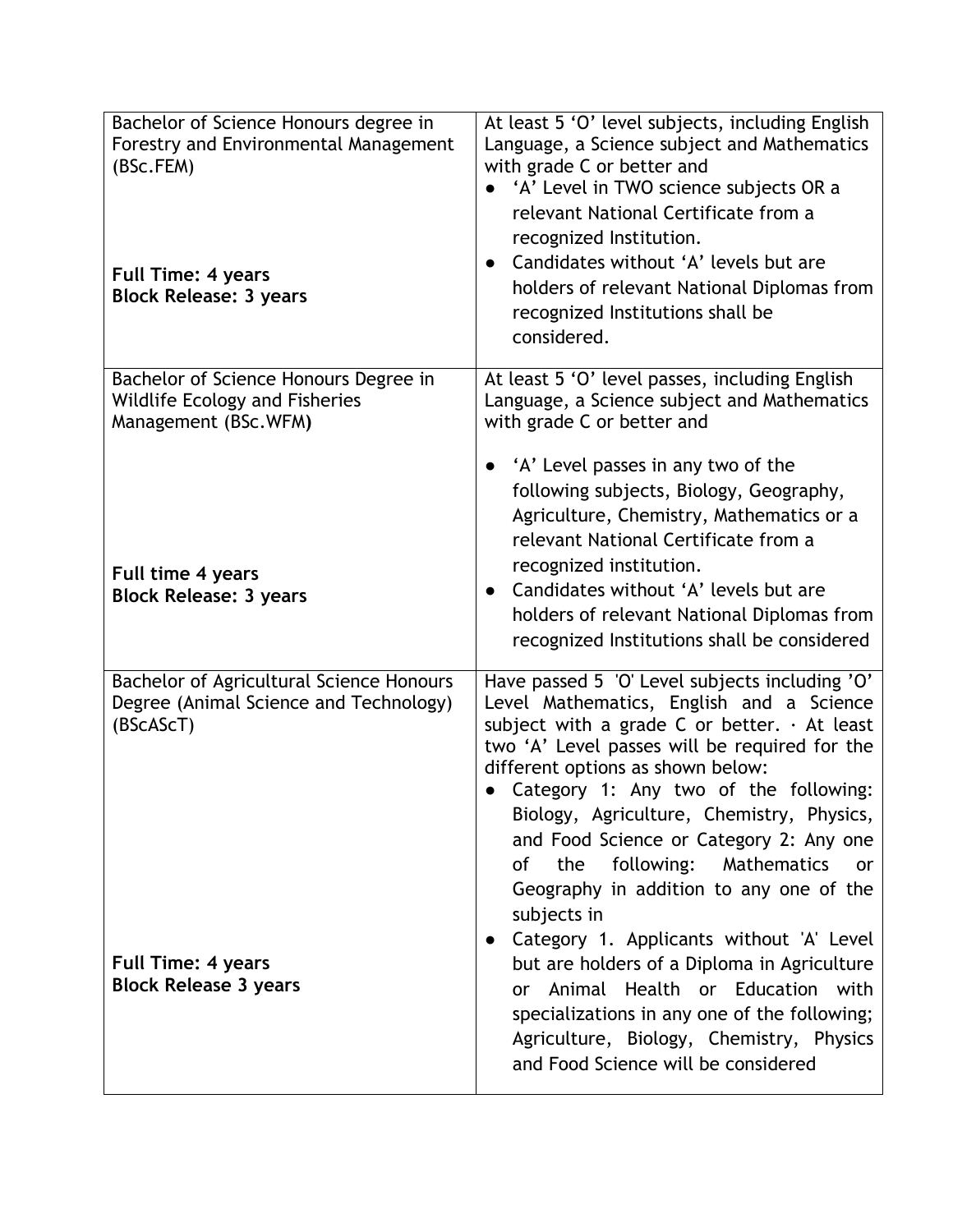| Bachelor of Science Honours Degree in                                                                |                                                                                                                                                                                                                                                                                                                                                                                                                                                                                                                                             |
|------------------------------------------------------------------------------------------------------|---------------------------------------------------------------------------------------------------------------------------------------------------------------------------------------------------------------------------------------------------------------------------------------------------------------------------------------------------------------------------------------------------------------------------------------------------------------------------------------------------------------------------------------------|
| Natural Resources Management (BSc.NRM)<br><b>Full Time: 4 years</b><br><b>Block Release: 3 years</b> | At least 5 'O' level passes, including English<br>language, a Science subject and Mathematics<br>with grade C or better and<br>'A' Level pass in any Two of the following,<br>Mathematics,<br>Divinity,<br>Sociology,<br>English, Economics,<br>Literature in<br>Agriculture, Economics, Biology, Physics,<br>Chemistry OR a relevant<br>National<br>Certificate from a recognized Institution.<br>Candidates without 'A' levels, but are<br>holders of relevant National Diplomas from<br>accredited<br><b>Institutions</b><br>shall<br>be |
|                                                                                                      | considered.                                                                                                                                                                                                                                                                                                                                                                                                                                                                                                                                 |
| <b>FACULTY OF COMMERCE</b>                                                                           | Phone/WhatsApp 066107620                                                                                                                                                                                                                                                                                                                                                                                                                                                                                                                    |
| Bachelor of Commerce Honours Degree in                                                               | Have passed 5 'O' Level subjects including                                                                                                                                                                                                                                                                                                                                                                                                                                                                                                  |
| Banking and Finance (BCom.BAF)                                                                       | Mathematics and English with at least a Grade                                                                                                                                                                                                                                                                                                                                                                                                                                                                                               |
|                                                                                                      | C or better AND 2 'A' Level passes from any of                                                                                                                                                                                                                                                                                                                                                                                                                                                                                              |
|                                                                                                      | following: Accounting, Economics,<br>the                                                                                                                                                                                                                                                                                                                                                                                                                                                                                                    |
|                                                                                                      | Mathematics, Computer Science and Business                                                                                                                                                                                                                                                                                                                                                                                                                                                                                                  |
| <b>Full Time: 4 years</b>                                                                            | Studies or Management of Business Studies.                                                                                                                                                                                                                                                                                                                                                                                                                                                                                                  |
| <b>Block Release: 3years</b>                                                                         | Applicants with a Diploma in Banking,                                                                                                                                                                                                                                                                                                                                                                                                                                                                                                       |
|                                                                                                      | Finance, Accounting or equivalent                                                                                                                                                                                                                                                                                                                                                                                                                                                                                                           |
| Bachelor of Accountancy Honours Degree                                                               | Have passed 5 'O' Level subjects including                                                                                                                                                                                                                                                                                                                                                                                                                                                                                                  |
| (BAcc)                                                                                               | Mathematics and English with a Grade C or                                                                                                                                                                                                                                                                                                                                                                                                                                                                                                   |
|                                                                                                      | better AND 2 'A' Level subjects from the                                                                                                                                                                                                                                                                                                                                                                                                                                                                                                    |
|                                                                                                      | following:<br>Mathematics,<br>Accounting,                                                                                                                                                                                                                                                                                                                                                                                                                                                                                                   |
|                                                                                                      | Economics, Computer Science,<br><b>Business</b>                                                                                                                                                                                                                                                                                                                                                                                                                                                                                             |
|                                                                                                      | Studies or Management of Business, Biology,                                                                                                                                                                                                                                                                                                                                                                                                                                                                                                 |
|                                                                                                      | Chemistry or Physics. Holders of HEXCO                                                                                                                                                                                                                                                                                                                                                                                                                                                                                                      |
| <b>Full Time: 4 years</b>                                                                            | Higher National Diploma in Accountancy or                                                                                                                                                                                                                                                                                                                                                                                                                                                                                                   |
| <b>Block Release: 3years</b>                                                                         | Full accounting professional qualifications                                                                                                                                                                                                                                                                                                                                                                                                                                                                                                 |
|                                                                                                      | such as SAAA, CIS, ACCA and CIMA.                                                                                                                                                                                                                                                                                                                                                                                                                                                                                                           |
| Bachelor of Commerce Honours Degree in                                                               | Have passed 5 'O' Level subjects including                                                                                                                                                                                                                                                                                                                                                                                                                                                                                                  |
| Marketing (BCom.Mkt)                                                                                 | Mathematics and English with a Grade C or                                                                                                                                                                                                                                                                                                                                                                                                                                                                                                   |
|                                                                                                      | better AND A pass in any 'A' Level commercial                                                                                                                                                                                                                                                                                                                                                                                                                                                                                               |
| <b>Full Time: 4 years</b><br><b>Block Release: 3years</b>                                            | subject plus any other 'A' Level subject                                                                                                                                                                                                                                                                                                                                                                                                                                                                                                    |
| <b>Bachelor of Business Administration</b>                                                           | Have passed 5 'O' Level subjects including                                                                                                                                                                                                                                                                                                                                                                                                                                                                                                  |
| Honours Degree in Police and Security                                                                | Mathematics and English with a Grade C or                                                                                                                                                                                                                                                                                                                                                                                                                                                                                                   |
| Studies (BBA.PSS)                                                                                    | better AND 2 'A' Level subjects from the                                                                                                                                                                                                                                                                                                                                                                                                                                                                                                    |
|                                                                                                      | following Literature in English, Economics,                                                                                                                                                                                                                                                                                                                                                                                                                                                                                                 |
|                                                                                                      | Mathematics, Accounting, Computer Studies,                                                                                                                                                                                                                                                                                                                                                                                                                                                                                                  |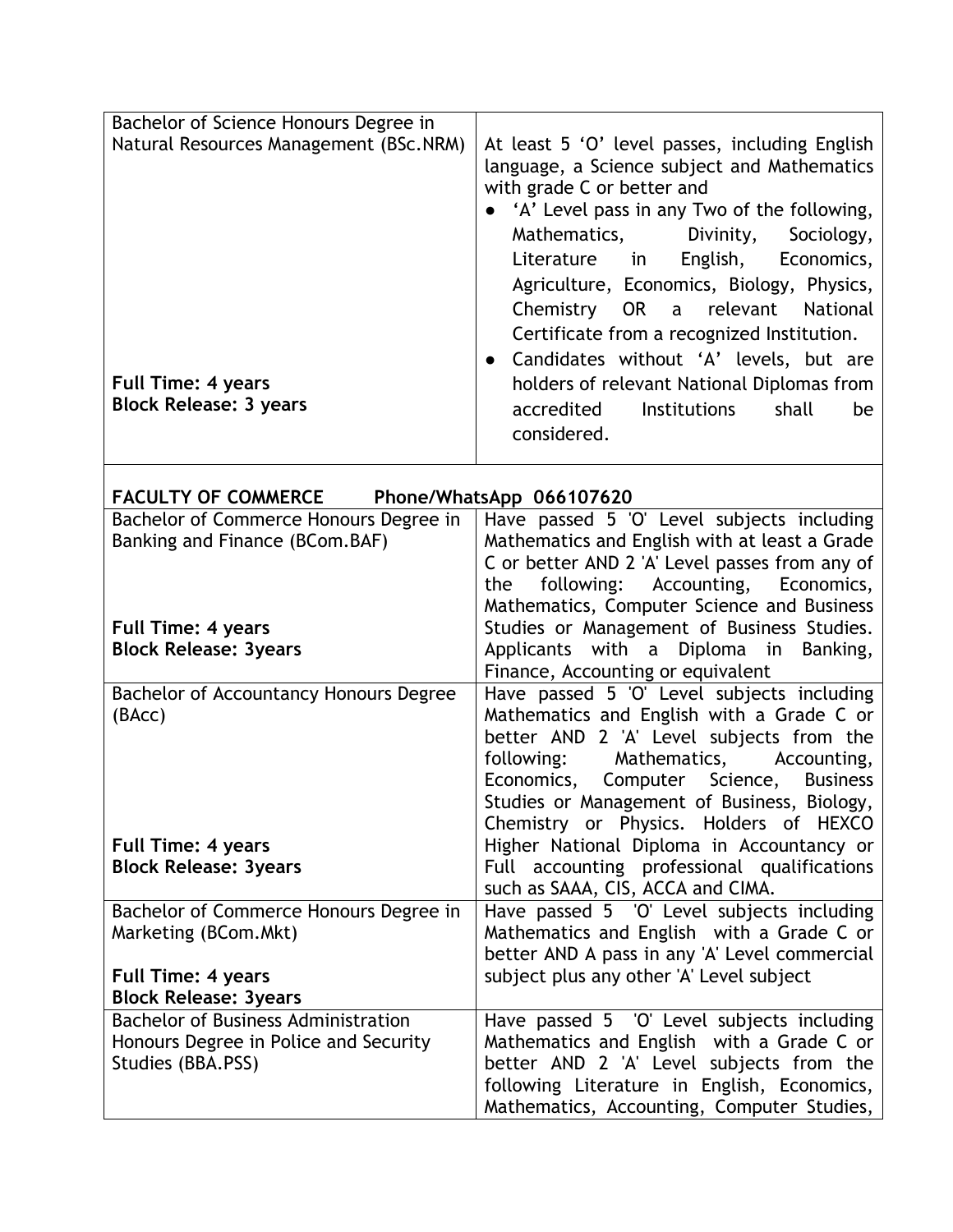|                                        | Business Studies, Management of Business or      |
|----------------------------------------|--------------------------------------------------|
|                                        | any other relevant subjects. Holders of a        |
| <b>Full Time: 4 years</b>              | Diploma in Police and Security Studies or        |
| <b>Block Release : 3 years</b>         | equivalent will be considered for admission      |
|                                        | on mature and special entry.                     |
| Bachelor of Commerce Honours Degree in | Have passed 5 'O' Level subjects including       |
| Human Capital Management (BCom.HCM)    | Mathematics and English with a Grade C or        |
|                                        | better. Have obtained one 'A' Level subject      |
|                                        | from the following (Accounting, Economics,       |
| <b>Full Time: 4 years</b>              | Mathematics, Computer Science, Sociology,        |
| <b>Block Release: 3 years</b>          | Geography, Business Studies or Management        |
|                                        | of Business) plus any other 'A' Level subject    |
|                                        | Holders of a Diploma in Human Resources          |
|                                        | Management or equivalent will be considered      |
|                                        | for admission on mature and special entry.       |
|                                        |                                                  |
| Bachelor of Science Honours Degree in  | Have passed 5 'O' Levels subjects including      |
| Economics (BScEco)                     | Mathematics and English with a Grade C or        |
|                                        | better AND 2 'A' Level passes from the           |
| <b>Full Time: 4 years</b>              | Accounting,<br>following:<br>Economics,          |
| <b>Block Release: 3 years</b>          | Mathematics, Computer Science, and Business      |
|                                        | <b>Studies or Management of Business Studies</b> |
| Bachelor of Commerce Honours Degree In | Have passed 5 'O' Level subjects including       |
| Purchasing and Supply (BCom.P&S)       | Mathematics and English with a Grade C or        |
|                                        | better AND 2 'A' Level passes from the           |
| <b>Full Time: 4 years</b>              | following:<br>Accounting,<br>Economics,          |
| <b>Block Release: 3 years</b>          | Mathematics, Computer Science, and Business      |
|                                        | Studies or Management of Business Studies.       |
|                                        | Have passed 5 'O' Level subjects including       |
| Bachelor of Commerce Honours Degree In | Mathematics and English with a Grade C or        |
| Financial Intelligence (BComF.I)       | better AND 2 'A' Level subjects from the         |
|                                        | following Economics, Accounting, Business        |
| <b>Full Time: 4 years</b>              | Studies, Mathematics, Statistics, Computer       |
| <b>Block Release: 3 years</b>          | Science, Geography, Management of Business.      |
|                                        |                                                  |
| <b>FACULTY OF SOCIAL SCIENCES</b>      | Phone/WhatsApp 0662106427                        |
| Bachelor of Science Honours Degree in  | At least 5 'O' Level subjects including English  |
| Peace and Governance (HBScPG)          | Language with a Grade C or better and 2 'A'      |
|                                        | Level subjects. Arts subjects at 'A' Level will  |
| <b>Full Time: 4 years</b>              | be an added advantage.                           |
| Bachelor of Science Honours Degree in  | At least 5 'O' Level subjects including English  |
| Social Work (HBScSW)                   | Language AND Mathematics with a Grade C or       |
|                                        | better and 2 'A' Level subjects. Special entry   |
| <b>Full Time: 4 years</b>              | for candidates with a Diploma in Social Work.    |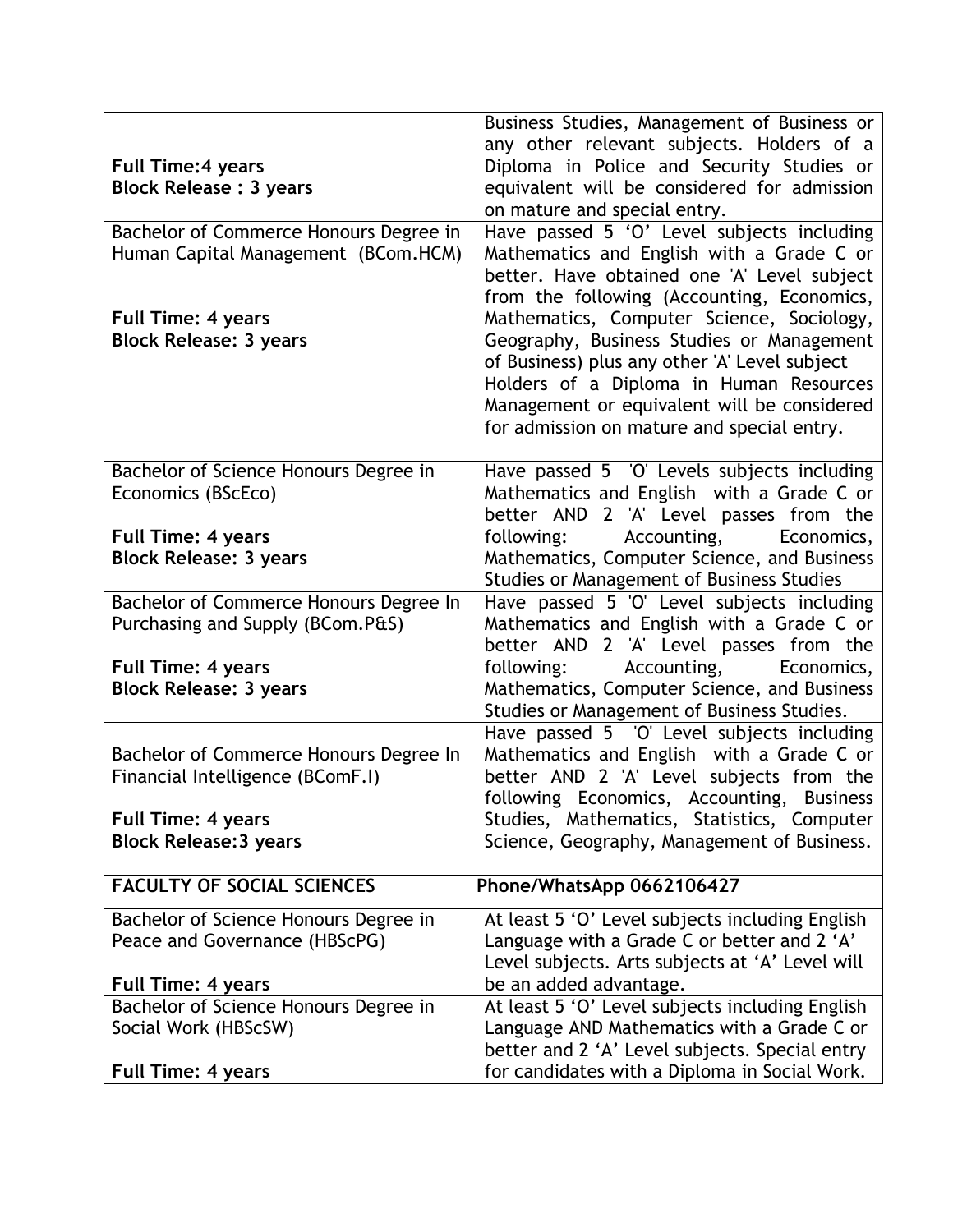| Bachelor of Science Honours Degree in<br>Culture and Heritage Studies (BSc.CHS) | At least 5 'O' Level subjects including English<br>  Language with a Grade C or better and 2 'A'<br>Level subjects. |
|---------------------------------------------------------------------------------|---------------------------------------------------------------------------------------------------------------------|
| <b>Full Time: 4 years</b>                                                       |                                                                                                                     |

## **POSTGRADUATE PROGRAMMES**

In addition to a relevant first degree candidates must have 5 'O' Level subjects including English Language and Mathematicsunless indicated otherwise**.**

| <b>FACULTY OF SCIENCE EDUCATION</b>            | Phone/WhatsApp 0782708531                     |
|------------------------------------------------|-----------------------------------------------|
| Master of Science Education (MScEdCS)          | A BScEd Degree with a good Grade or its       |
| <b>Curriculum Studies</b>                      | equivalent (e.g. BSc General or BSc Honours)  |
|                                                | plus a C.E, /D.E or Grad.CE, PGDE or BEd      |
| Block Release or Online: 1 1/2 years           | (Sciences).                                   |
|                                                |                                               |
| Masters of Science Education in                | A good first degree in relevant areas from an |
| Educational Technology (MScEdET)               | accredited institution                        |
|                                                |                                               |
| <b>Block Release or Online: Block Release:</b> |                                               |
| 1 $\frac{1}{2}$ years                          |                                               |
| Post Graduate Diploma in Educational           | A good first degree or equivalent             |
| Technology (PGDET)                             | qualification from a recognised university    |
|                                                |                                               |
| Full Time: Conventional or Online &            |                                               |
| Block Release: 1 1/2 years                     |                                               |
|                                                | A good Bachelor of Science Education Honours  |
| Master of Science Education in                 | Degree or Bachelor of Science Education       |
| Mathematics (MScEdMt)                          | Degree                                        |
|                                                | Equivalent qualifications that<br>may<br>be   |
|                                                | considered include; BScGeneral/BSc Honours    |
|                                                | withMathematicsas a major plus a CE/DipEd     |
| Block Release or Online: 1 1/2 years           | or Grad. CE, PGDE                             |
|                                                | A good Bachelor of Science Education Honours  |
|                                                | Degree or Bachelor of Science Education       |
| Master of Science Education in Biology         | Degree                                        |
| (MScEdBz)                                      | Equivalent qualifications that<br>be<br>may   |
|                                                | considered include; BSc General/BSc Honours   |
|                                                | with the Biology as a major plus a CE/DipEd   |
| Block Release: 1 1/2 years                     | or Grad. CE, PGDE                             |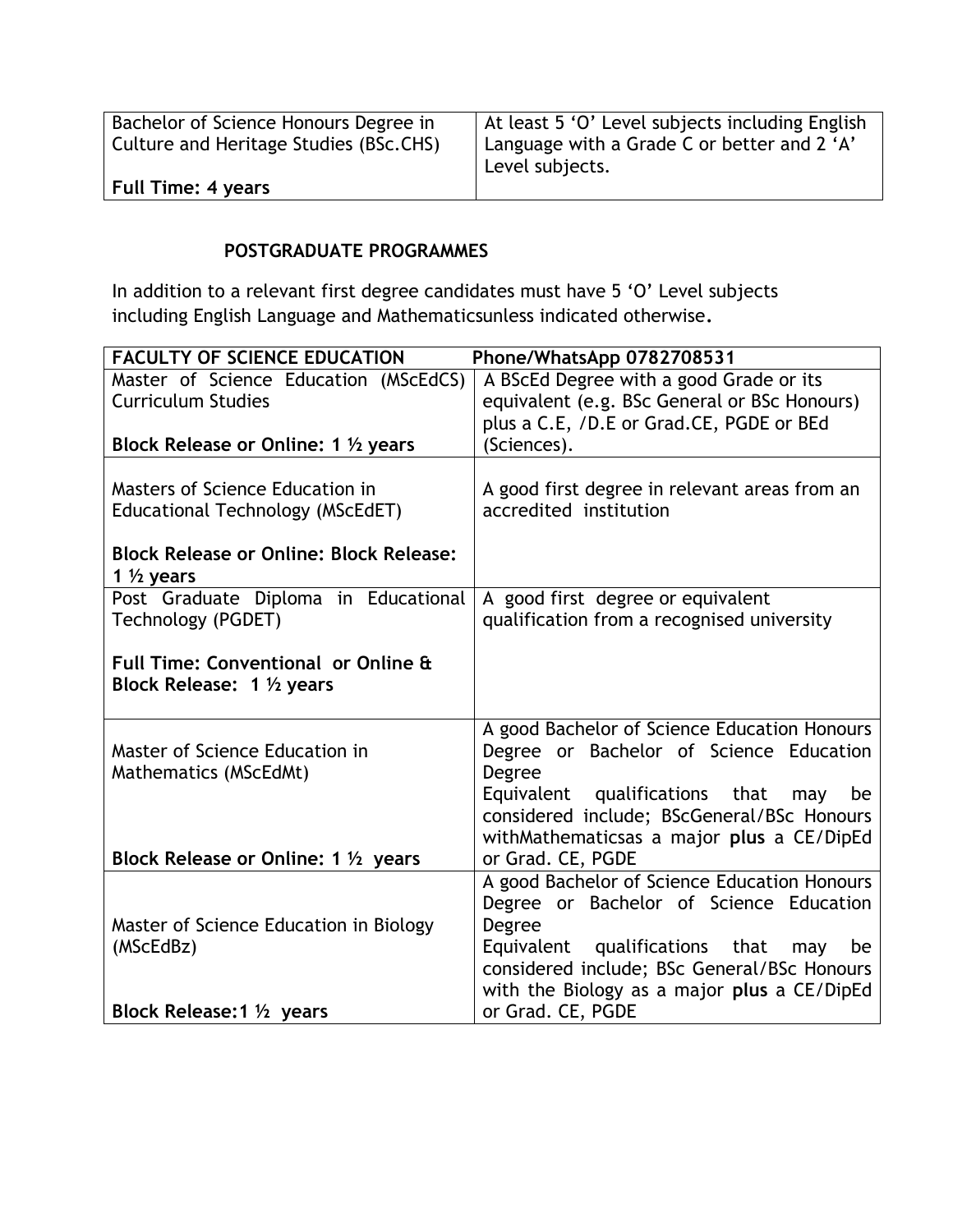| Master of Science Education in Chemistry<br>(MScEdCh)<br>Block Release: 1 1/2 years                                                   | A good Bachelor of Science Education Honours<br>Degree or Bachelor of Science Education<br>Degree<br>Equivalent qualifications that<br>may<br>be<br>considered include; BSc General/BSc Honours<br>with Chemistry as a majorplus a CE/DipEd or<br>Grad. CE, PGDE                                                                                           |
|---------------------------------------------------------------------------------------------------------------------------------------|------------------------------------------------------------------------------------------------------------------------------------------------------------------------------------------------------------------------------------------------------------------------------------------------------------------------------------------------------------|
| Master of Science Education degree in<br>Measurement, Assessment and Evaluation<br>(MScEdMAE)<br>Block Release or Online: 1 1/2 years | Normal Entry: Applicants<br>must<br>be<br>in<br>possession of a First Degree in Education (or<br>equivalent).<br>Equivalent qualifications that may be<br>considered include: Other First Degrees plus a<br>Diploma/Certificate in Education or a<br>Graduate CE or Postgraduate Diploma in<br>Education or Postgraduate Diploma in Tertiary<br>Education. |
|                                                                                                                                       | A good Bachelor of Science Education Honours                                                                                                                                                                                                                                                                                                               |
| Master of Science Education in Physics<br>(MScEdPh)                                                                                   | Degree or Bachelor of Science Education<br>Degree<br>Equivalent qualifications<br>that<br>be<br>may<br>considered include; BSc General/BSc Honours                                                                                                                                                                                                         |
| Block Release: 1 1/2 years                                                                                                            | with Physics as a majorplus a CE/DipEd or<br>Grad. CE, PGDE                                                                                                                                                                                                                                                                                                |
| Master of Science Education in Geography<br>(MScEdGg)                                                                                 | A good Bachelor of Science Education Honours<br>Degree or Bachelor of Science Education<br>Degree<br>Equivalent qualifications that<br>be<br>may<br>considered include; BSc General/BSc Honours<br>with Geography as a major plus a CE/DipEd or                                                                                                            |
| Block Release: 1 1/2 years                                                                                                            | Grad. CE, PGDE                                                                                                                                                                                                                                                                                                                                             |
| Post Graduate Diploma in Education<br>(PGDE)                                                                                          | A good first degree from a recognized<br>University, specialising in any one of the<br>following Secondary/High School teaching<br>subjects:-<br>Mathematics, Physics, Chemistry, Agriculture,                                                                                                                                                             |
| Block Release or Online: 1 1/2 years                                                                                                  | Biology, Computer Science, Geography                                                                                                                                                                                                                                                                                                                       |
| Diploma<br>Graduate<br>Post<br>in<br>Tertiary<br>Education (PGDTE)<br>Online: 1 year                                                  | A good first degree or equivalent<br>qualification from a recognised university                                                                                                                                                                                                                                                                            |
|                                                                                                                                       |                                                                                                                                                                                                                                                                                                                                                            |
| Post Graduate Diploma in Educational<br>Technology (PGDET)                                                                            | A good first degree or equivalent<br>qualification from a recognised university                                                                                                                                                                                                                                                                            |
| Full Time: Online : 1 1/2 years                                                                                                       |                                                                                                                                                                                                                                                                                                                                                            |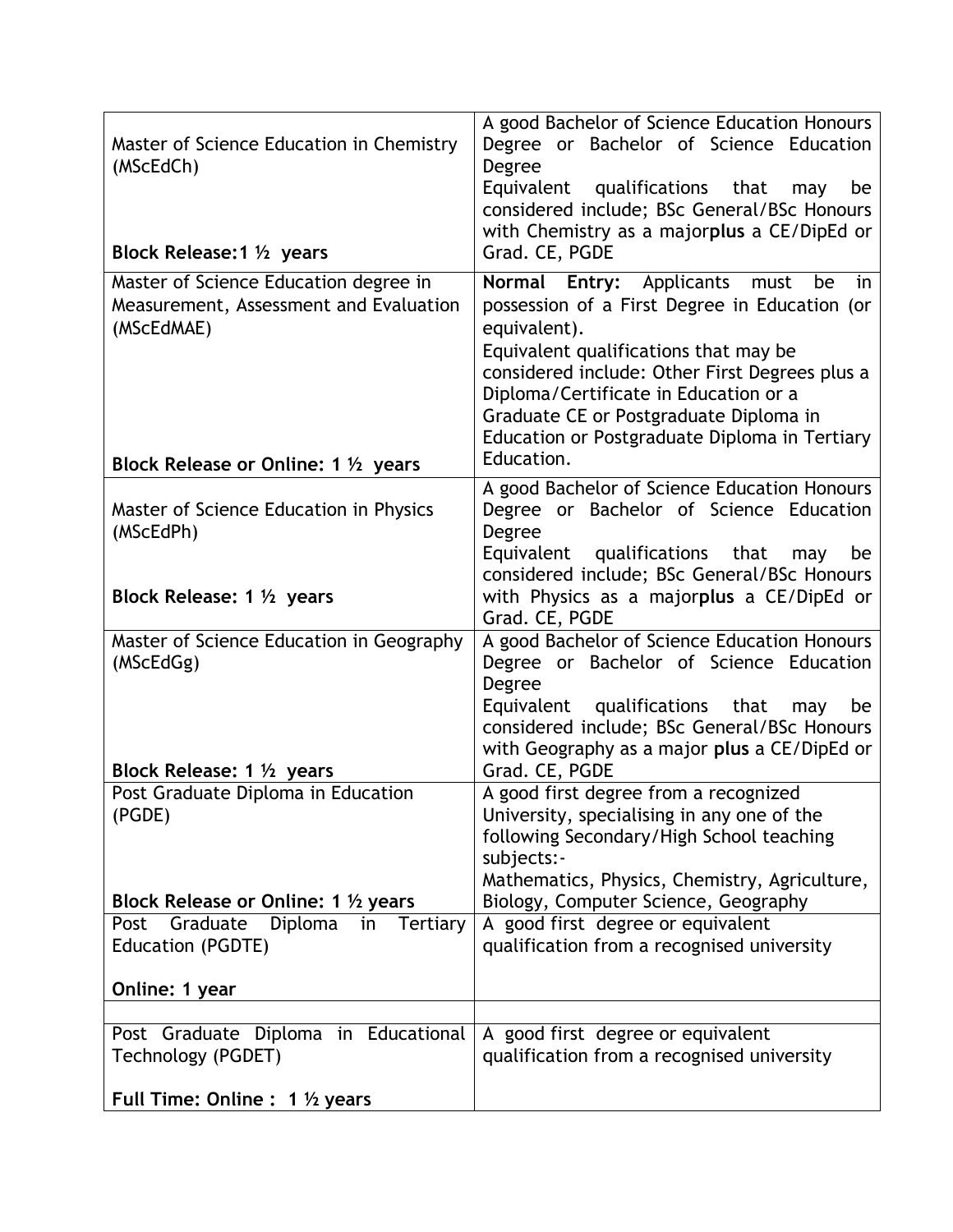| Master of Science Degree in Educational                                                                         | • A good first degree<br>equivalent<br>or                                                                                                                                                                                                                                                                                                                                                                                     |
|-----------------------------------------------------------------------------------------------------------------|-------------------------------------------------------------------------------------------------------------------------------------------------------------------------------------------------------------------------------------------------------------------------------------------------------------------------------------------------------------------------------------------------------------------------------|
| Technologies (MSc.EdTech)                                                                                       | qualification from a recognized<br>higher                                                                                                                                                                                                                                                                                                                                                                                     |
| Programme Awarded By the University of                                                                          | education institution.                                                                                                                                                                                                                                                                                                                                                                                                        |
| Mauritius in collaboration with BUSE                                                                            | <b>OR</b>                                                                                                                                                                                                                                                                                                                                                                                                                     |
| <b>Full Time: Online: 2 years</b>                                                                               | less than 2.5<br>$\bullet$ A<br>GPA<br>not<br>out<br>of<br>$\overline{4}$<br>from<br>or equivalent,<br>a recognized higher<br>education<br>institution (For International students).<br>• Programme (Specific) Requirements<br>applicant<br>holding<br>An<br>a<br>Postgraduate<br>relevant<br>Diploma can<br>apply to join directly<br>on<br>level and completed<br>Masters<br>the<br>by taking 2 courses (ILT6015-Multimedia |
|                                                                                                                 | Tools and ILT6017-Digital Media<br>Animation<br>Education) +<br>in.<br>a research project.                                                                                                                                                                                                                                                                                                                                    |
|                                                                                                                 | <b>Target Audience</b><br>Educators from Primary, Secondary, and<br>Tertiary Sectors, Supply and Support<br>Teachers, etc                                                                                                                                                                                                                                                                                                     |
| DPhil/PhD Programmes                                                                                            |                                                                                                                                                                                                                                                                                                                                                                                                                               |
| Full time: 3 years<br>Part time: 4 years (intake is throughout<br>the year)                                     | Applicants must have a relevant Masters'<br>degree from a recognised institution                                                                                                                                                                                                                                                                                                                                              |
| <b>FACULTY OF COMMERCE</b>                                                                                      | Phone/WhatsApp 0662107620                                                                                                                                                                                                                                                                                                                                                                                                     |
| Master of ScienceDegree in Economics<br>(MScEco)<br>Weekend & Public Holidays: 18 months<br>(Classes in Harare) | Five 'O' Level subjects including English &<br>Mathematics.<br>A good first Degree in Economics,<br>Development Studies, Finance, Health or<br>their equivalent Candidates can choose to<br>specialize in:<br>I. Financial Economics<br>II. Development Economics<br>III. Health Economics<br>A Finance plan is available to applicants who<br>meet bank requirements.                                                        |
|                                                                                                                 |                                                                                                                                                                                                                                                                                                                                                                                                                               |
| Master of Science Degree in Purchasing<br>and Supply Chain Management (MScPSCM)                                 | Five 'O' Level subjects including English &<br>Mathematics.<br>A good first degree in Purchasing and Supply,                                                                                                                                                                                                                                                                                                                  |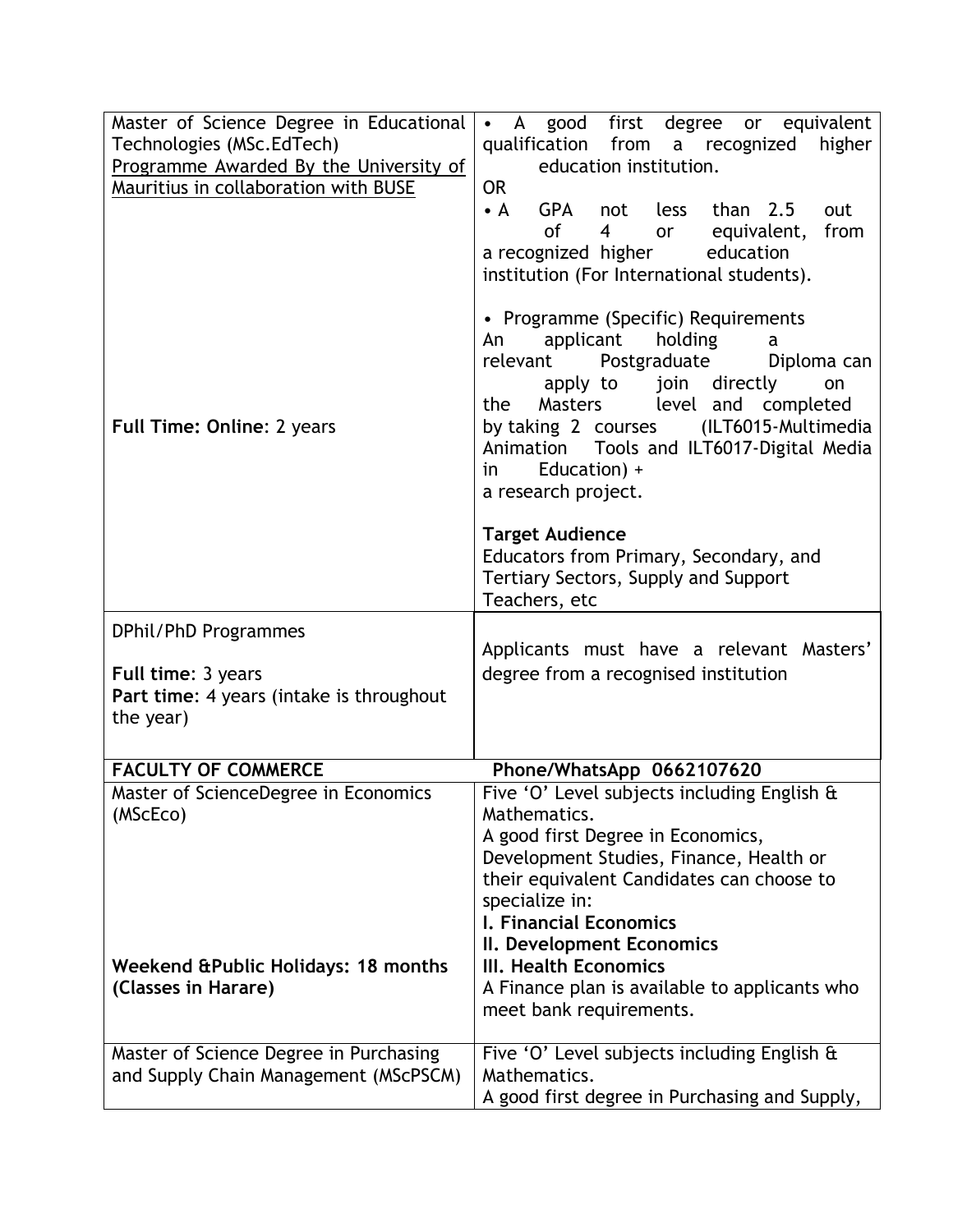| Weekend & Public Holidays: 18                | Marketing, Logistics or their equivalent.      |
|----------------------------------------------|------------------------------------------------|
| months(Classes in Harare)                    |                                                |
| Master of Science Degree in                  | At least five 'O' Levels inclusive of          |
| Entrepreneurship & Innovation (MScEI)        | Mathematics & English language                 |
|                                              | A good first Degree.                           |
|                                              | <b>Required Documents:</b>                     |
|                                              | Certified copies of academic Certificates and  |
|                                              | Transcripts: Birth Certificate; National       |
| Weekend School: 18 months                    | Identification document; and two letters of    |
| (Classes in Harare)                          | reference and a Personal Statement             |
| Masters in Business Leadership (MBL)         | a) A good Bachelor's degree;                   |
|                                              | b) Be at least 25 years of age;                |
|                                              | c) At least two years' post qualification      |
|                                              | relevant experience                            |
|                                              | d) At least five 'O' Levels inclusive of       |
|                                              |                                                |
|                                              | Mathematics and English Language.              |
|                                              | <b>Required Documents:</b>                     |
|                                              | Certified copies of academic Certificates and  |
| Weekend & Public Holidays: 2 years           | Transcripts:<br>Birth Certificate;<br>National |
| (Classes in Harare)                          | Identification document; and two letters of    |
|                                              | reference and a Personal Statement             |
|                                              | At least five 'O' Levels inclusive of          |
| Master of Leadership and Corporate           | Mathematics and English Language.              |
| Governance Degree (MLCG)                     | A first Degree in Management Sciences with a   |
|                                              | 2.2 grade or better and a minimum of 3 years   |
|                                              | management experience.                         |
|                                              | Mature entry requirements as follows:          |
| <b>Weekend and Public Holiday School: 18</b> | Minimum 35years<br>$\bullet$                   |
| months(Classes in Harare)                    | Possession of a Professional Qualification     |
|                                              | in Management                                  |
|                                              | Minimum 10 years management                    |
|                                              |                                                |
|                                              | experience                                     |
| Master of Science in Marketing Degree        | At least five 'O' Levels inclusive of          |
| (MSc. Mkt)                                   | Mathematics & English language. A good first   |
|                                              | degree in Marketing, Information Technology,   |
| Weekend and Public Holiday School: 18        | Sports, Environmental Management or their      |
| months (Classes in Harare)                   | equivalent.                                    |
|                                              |                                                |
|                                              | Candidates can choose to specialize in:        |
|                                              | I. Digital Marketing                           |
|                                              |                                                |
|                                              |                                                |
|                                              | II. Green Marketing<br>III. Sport Marketing    |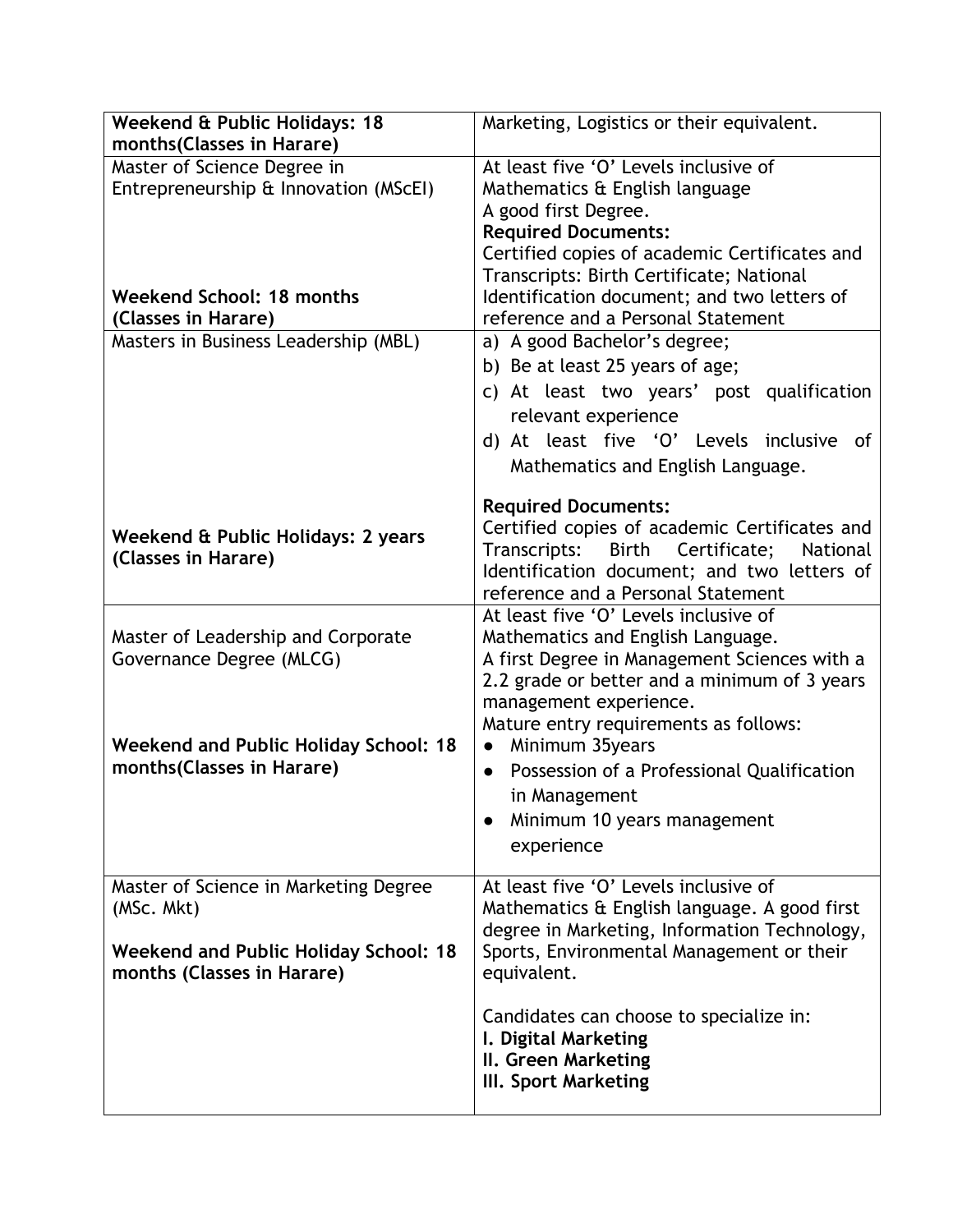| Executive Master of Business Leadership<br>Degree (EMBL)<br><b>Weekend and PublicHoliday School:</b><br>18 months (Classes in Harare) | five 'O' Levels<br>inclusive<br>At<br>least<br>0f<br>Mathematics and English Language.A first<br>Degree in Management Sciences with a 2.2<br>grade or better and a minimum of 5 years<br>management experience. Be at least 30 years<br>old.<br>Mature entry requirements as follows:<br>Be at least 40 years old.<br>At least 10 years management experience<br>$\bullet$ |
|---------------------------------------------------------------------------------------------------------------------------------------|----------------------------------------------------------------------------------------------------------------------------------------------------------------------------------------------------------------------------------------------------------------------------------------------------------------------------------------------------------------------------|
|                                                                                                                                       | Possession of a professional qualification<br>in management                                                                                                                                                                                                                                                                                                                |
| FACULTY OF SOCIAL SCIENCES AND HUMANITIES Phone/WhatsApp 0662106427                                                                   |                                                                                                                                                                                                                                                                                                                                                                            |
| Master of ScienceDegree in<br>InternationalRelations (MSc.IR)<br>Block Release 1 1/2 years,                                           | A relevant first Degree from a recognized<br>University and5 'O' Level subjects including<br>English Language with a Grade C or better                                                                                                                                                                                                                                     |
| (Classes in Harare)                                                                                                                   |                                                                                                                                                                                                                                                                                                                                                                            |
| Master of ScienceDegree in Peace and                                                                                                  | A relevant first Degree from a recognized                                                                                                                                                                                                                                                                                                                                  |
| Governance(MSc.PG)                                                                                                                    | University and5 'O' Level subjects including<br>English Language with a Grade C or better                                                                                                                                                                                                                                                                                  |
| Block Release1 1/2 years,                                                                                                             |                                                                                                                                                                                                                                                                                                                                                                            |
| (Classes in Harare)                                                                                                                   |                                                                                                                                                                                                                                                                                                                                                                            |
| FACULTY OF AGRICULTURE& ENVIRONMENTAL SCIENCE Phone 0662106134                                                                        |                                                                                                                                                                                                                                                                                                                                                                            |
| Master of Science Degree in Food Security                                                                                             | $\overline{O'}$ Levels<br>five<br>least<br>inclusive<br>At<br>0f                                                                                                                                                                                                                                                                                                           |
| and Sustainable Agricultural Production -                                                                                             | Mathematics and English Language.                                                                                                                                                                                                                                                                                                                                          |
| (MSc.FSPr)                                                                                                                            | An Honours Degree in Agriculture, Crop                                                                                                                                                                                                                                                                                                                                     |
|                                                                                                                                       | Science, Biological Sciences, Agronomy,                                                                                                                                                                                                                                                                                                                                    |
|                                                                                                                                       | Animal<br>Science,<br>horticulture,<br>Animal                                                                                                                                                                                                                                                                                                                              |
| <b>Block Release: 2 years</b>                                                                                                         | Health, Food Science, Nutrition, Forestry<br>or equivalent.                                                                                                                                                                                                                                                                                                                |
| (August intake)(Bindura Class only)                                                                                                   | Candidates with at least 2 years of                                                                                                                                                                                                                                                                                                                                        |
|                                                                                                                                       | relevant working experience with a pass                                                                                                                                                                                                                                                                                                                                    |
|                                                                                                                                       | will also be considered.                                                                                                                                                                                                                                                                                                                                                   |
| Master of Science Degree in Food Security<br>Sustainable<br>Agricultural<br>Policy<br>and                                             | 'O' Levels<br>five<br>inclusive<br>least<br>0f<br>At<br>Mathematics and English Language.                                                                                                                                                                                                                                                                                  |
| (MSc.FSPo)                                                                                                                            | An Honour's Bachelor's Degree                                                                                                                                                                                                                                                                                                                                              |
|                                                                                                                                       | Candidates with at least 2 years of<br>$\bullet$                                                                                                                                                                                                                                                                                                                           |
| <b>Block Release: 2 years</b>                                                                                                         | relevant working experience with a pass<br>will also be considered.                                                                                                                                                                                                                                                                                                        |
| (August intake)(Bindura Class only)                                                                                                   |                                                                                                                                                                                                                                                                                                                                                                            |
| Master of Science Degree in Agroforestry                                                                                              | five<br>$^{\prime}$ O'<br>inclusive<br>Levels<br>At<br>least<br>of                                                                                                                                                                                                                                                                                                         |
| (MSc. Agroforestry)                                                                                                                   | Mathematics and English Language.                                                                                                                                                                                                                                                                                                                                          |
|                                                                                                                                       | An Honours Bachelor's degree in any of<br>$\bullet$                                                                                                                                                                                                                                                                                                                        |
| <b>Block Release: 2 years</b>                                                                                                         | the following fields: Agriculture, Forestry,                                                                                                                                                                                                                                                                                                                               |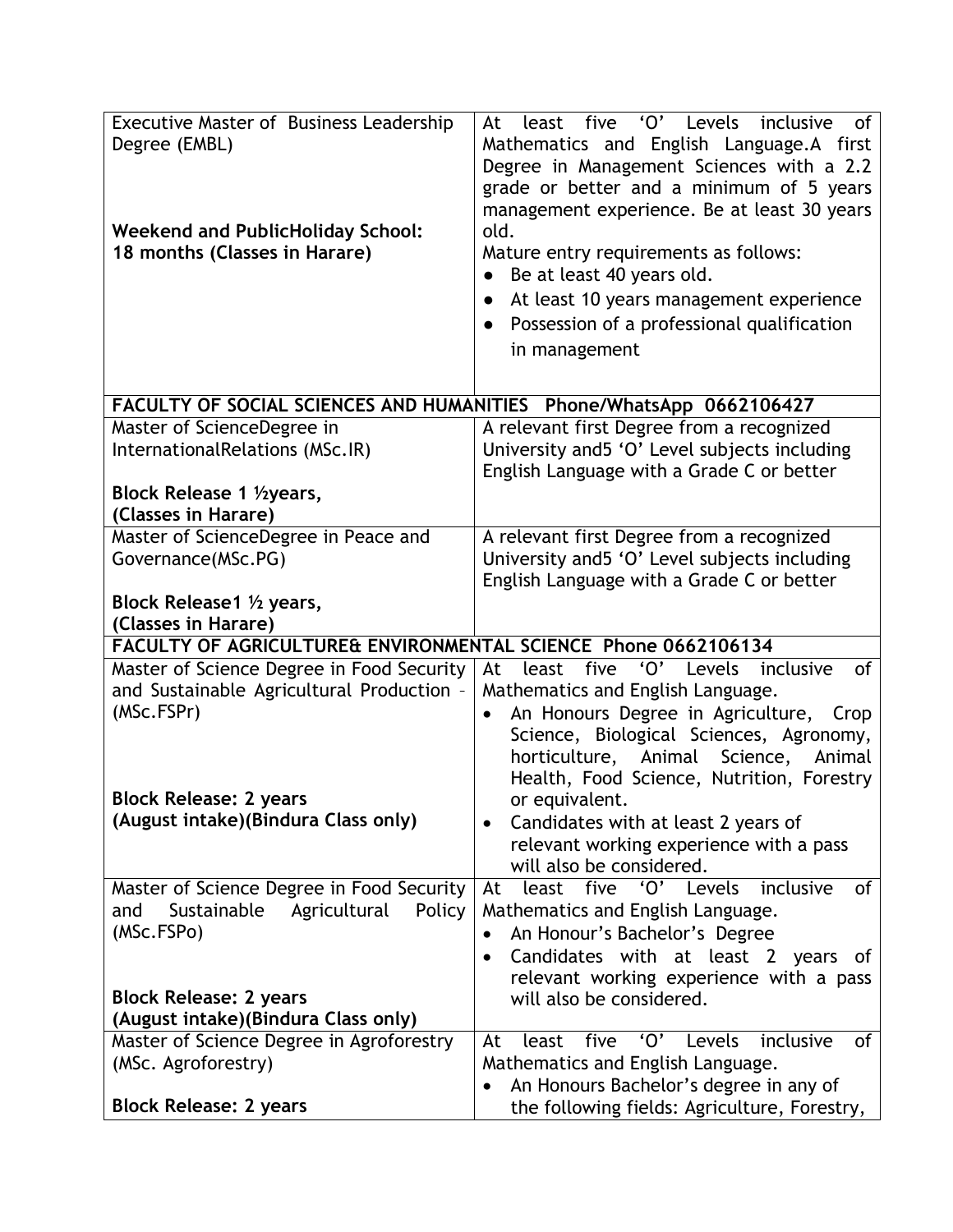| (August intake)<br>(Bindura Class only)<br><b>FACULTY OF SCIENCE &amp; ENGINEERING</b> | Environmental Science, Geography,<br>Biology, Natural Resources Management or<br>any other relevant degree<br>Recognition criteria for foreign credentials<br>of international students as articulated in<br>the Zimbabwe National Qualification<br>Framework<br>Phone/WhatsApp 0719528680 |
|----------------------------------------------------------------------------------------|--------------------------------------------------------------------------------------------------------------------------------------------------------------------------------------------------------------------------------------------------------------------------------------------|
| MSc Analytical Chemistry (MSc ACH)<br><b>Block Release: 2 years</b>                    | Normal Entry: BSc Honours Chemistry                                                                                                                                                                                                                                                        |
| Master of Science in Physical<br>Chemistry (MSc PCH)<br><b>Block Release: 2 years</b>  | BSc Honors Chemistry, Chemical Technology,<br>Chemical Engineering, Material Science                                                                                                                                                                                                       |
| Master of Science in Sports Management<br>(MScSM)                                      | At least a Sport-Related Bachelor of                                                                                                                                                                                                                                                       |
|                                                                                        | Science Honours Degree with a 2.2 grade                                                                                                                                                                                                                                                    |
| Block Release: $1\frac{1}{2}$ years                                                    | or better or a Sport-Related Bachelor of                                                                                                                                                                                                                                                   |
|                                                                                        | Science Honours Degrees with passes                                                                                                                                                                                                                                                        |
|                                                                                        | lower than 2.2 and least two years<br>relevant post qualification experience or                                                                                                                                                                                                            |
|                                                                                        | Sports technical qualifications equivalent                                                                                                                                                                                                                                                 |
|                                                                                        | to an Honours Degree and least two years                                                                                                                                                                                                                                                   |
|                                                                                        | relevant post qualification experience.                                                                                                                                                                                                                                                    |
|                                                                                        | Holders of relevant Bachelor of Science                                                                                                                                                                                                                                                    |
|                                                                                        | General Degrees with at least two years                                                                                                                                                                                                                                                    |
|                                                                                        | relevant post qualification experience                                                                                                                                                                                                                                                     |
|                                                                                        | may be considered after passing a                                                                                                                                                                                                                                                          |
|                                                                                        | qualifying examination to determine                                                                                                                                                                                                                                                        |
|                                                                                        | their suitability for the programme.                                                                                                                                                                                                                                                       |
| Master of Science in Sports Science<br>(MScSS)                                         | At least a Sport-Related Bachelor of Science                                                                                                                                                                                                                                               |
|                                                                                        | Honours Degree with a 2.2 grade or better or                                                                                                                                                                                                                                               |
|                                                                                        | a Sport-Related Bachelor of Science Honours                                                                                                                                                                                                                                                |
| Block Release: 1 1/2 years                                                             | Degrees with passes lower than 2.2 and least                                                                                                                                                                                                                                               |
|                                                                                        | relevant<br>years<br>post<br>qualification<br>two                                                                                                                                                                                                                                          |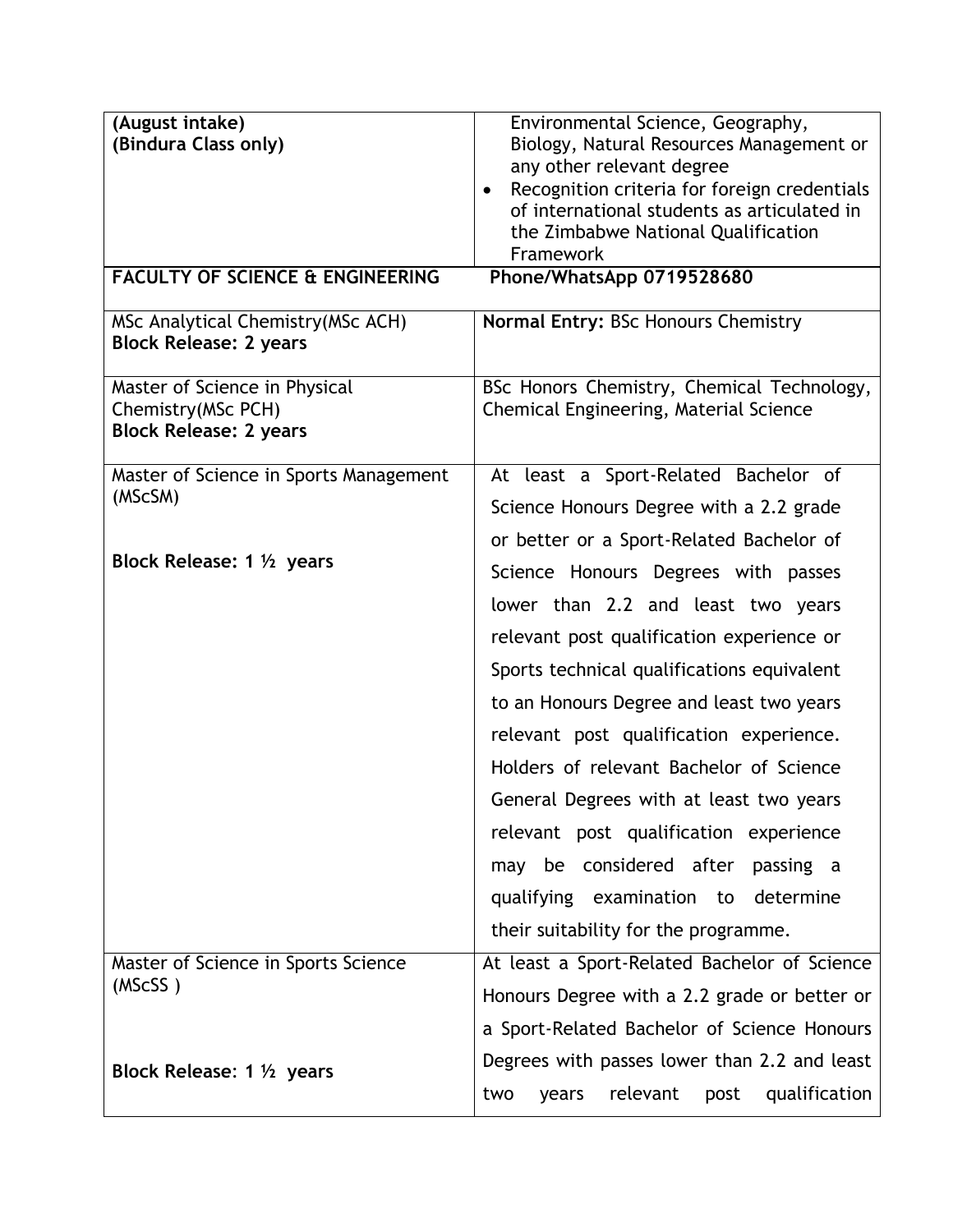|                                                                                                       | experience or Sports technical qualifications<br>equivalent to an Honours Degree and least<br>years relevant post qualification<br>two<br>experience. Holders of relevant Bachelor of<br>Science General Degrees with at least two<br>years relevant post qualification experience<br>may be considered after passing a qualifying<br>examination to determine their suitability for                                                                                                                                                                                                                                                                                                                                                                                            |
|-------------------------------------------------------------------------------------------------------|---------------------------------------------------------------------------------------------------------------------------------------------------------------------------------------------------------------------------------------------------------------------------------------------------------------------------------------------------------------------------------------------------------------------------------------------------------------------------------------------------------------------------------------------------------------------------------------------------------------------------------------------------------------------------------------------------------------------------------------------------------------------------------|
|                                                                                                       | the programme.                                                                                                                                                                                                                                                                                                                                                                                                                                                                                                                                                                                                                                                                                                                                                                  |
| Master of Science Degree in Disaster Risk<br>Management (MSc.DRM)<br><b>Duration</b> is $1^1$ /2years | Normal Entry: An Honours Degree in the<br>of<br>following<br>areas<br>study:<br><b>Disaster</b><br>Studies,<br>Management,<br>Development<br>Geography, Biology, Environmental Studies,<br>Agriculture, Social Sciences or any relevant<br>degree with a strong Geography background,<br>with degree class 2.2 or better.<br>Special Entry: Applicants without an Honours<br>Degree or with passes lower than 2.2 may be<br>considered for the programme if they have at<br>least two years relevant experience. Must<br>have passes in 'O' Level English and<br>Mathematics.<br>Mature Entry: Applicants should be<br>25years and above and have passed Ordinary<br>Level English and Mathematics. Two or more<br>years of working experience in a related field<br>is a must. |
| Master of Science Degree in Sustainable<br>Development (MSc.SD)<br><b>Duration</b> is $1^{1}/2$ years | Normal Entry: An Honours Degree in the<br>following areas<br>of study: Development<br>Studies, Geography, Local Governance,<br>Natural Resources Management, Agriculture,<br>Human Resources, Environmental Science,<br>Social Sciences or any relevant degree with at<br>least a 2.2 grade or better.<br>Special Entry:<br>Applicants without an<br>Honours Degree or with passes lower than 2.2<br>may be considered for the programme if they<br>have at least two years relevant working<br>experience.                                                                                                                                                                                                                                                                     |